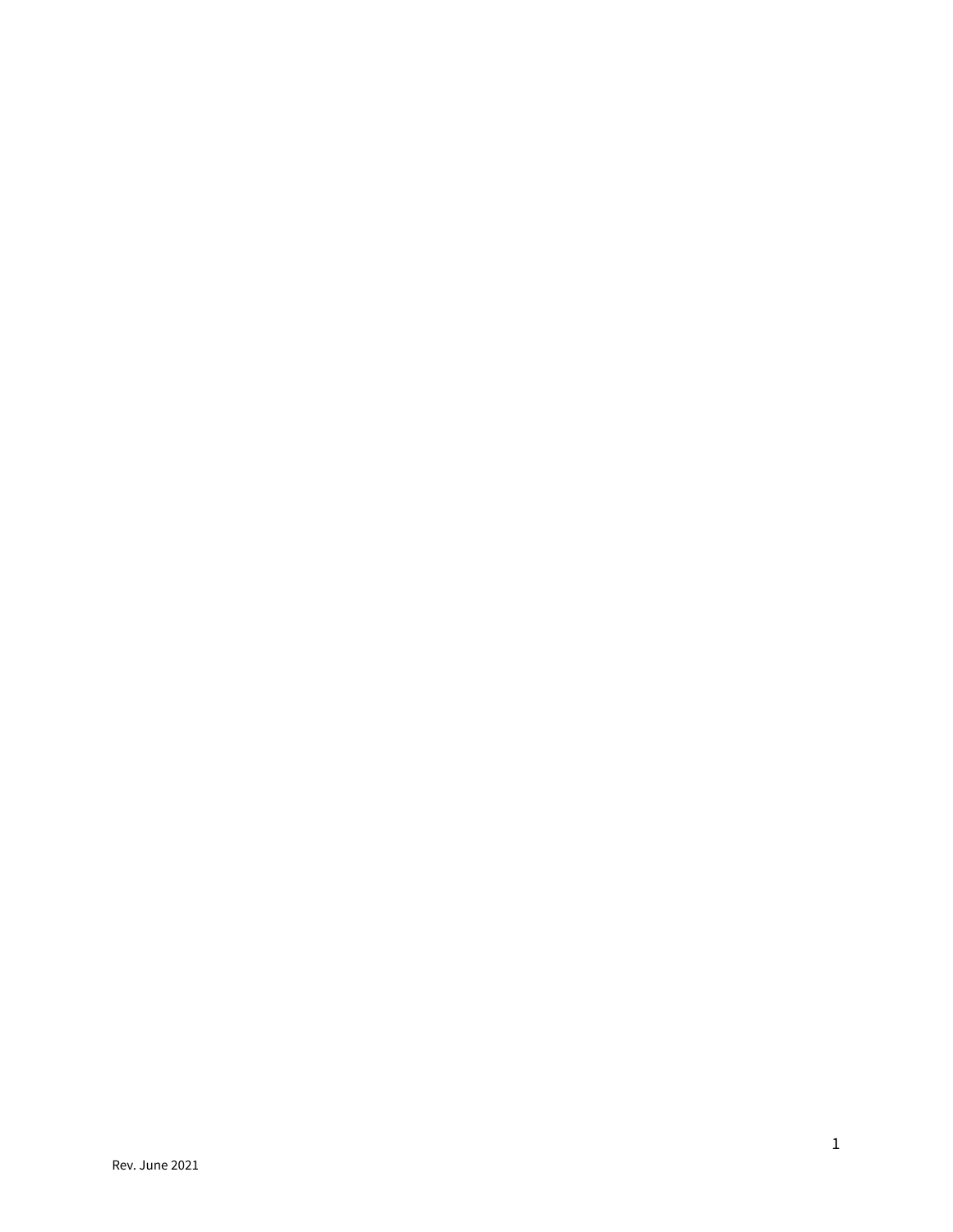### **CONTENTS**

| <b>Additional Comments</b>                                                                        | 24 |
|---------------------------------------------------------------------------------------------------|----|
| Report on Future Planning Document Progress and Significant Opportunities, Challenges and Needs17 |    |
| <b>Significant Developments and Changes</b>                                                       | 12 |
| Ongoing Improvement                                                                               | 9  |
| Introduction Student/Community Profile Data                                                       | 3  |

NOTE: To update table of contents page numbers, right click on table of contents and select ʻUpdate Field, then ʻUpdate page numbers only'.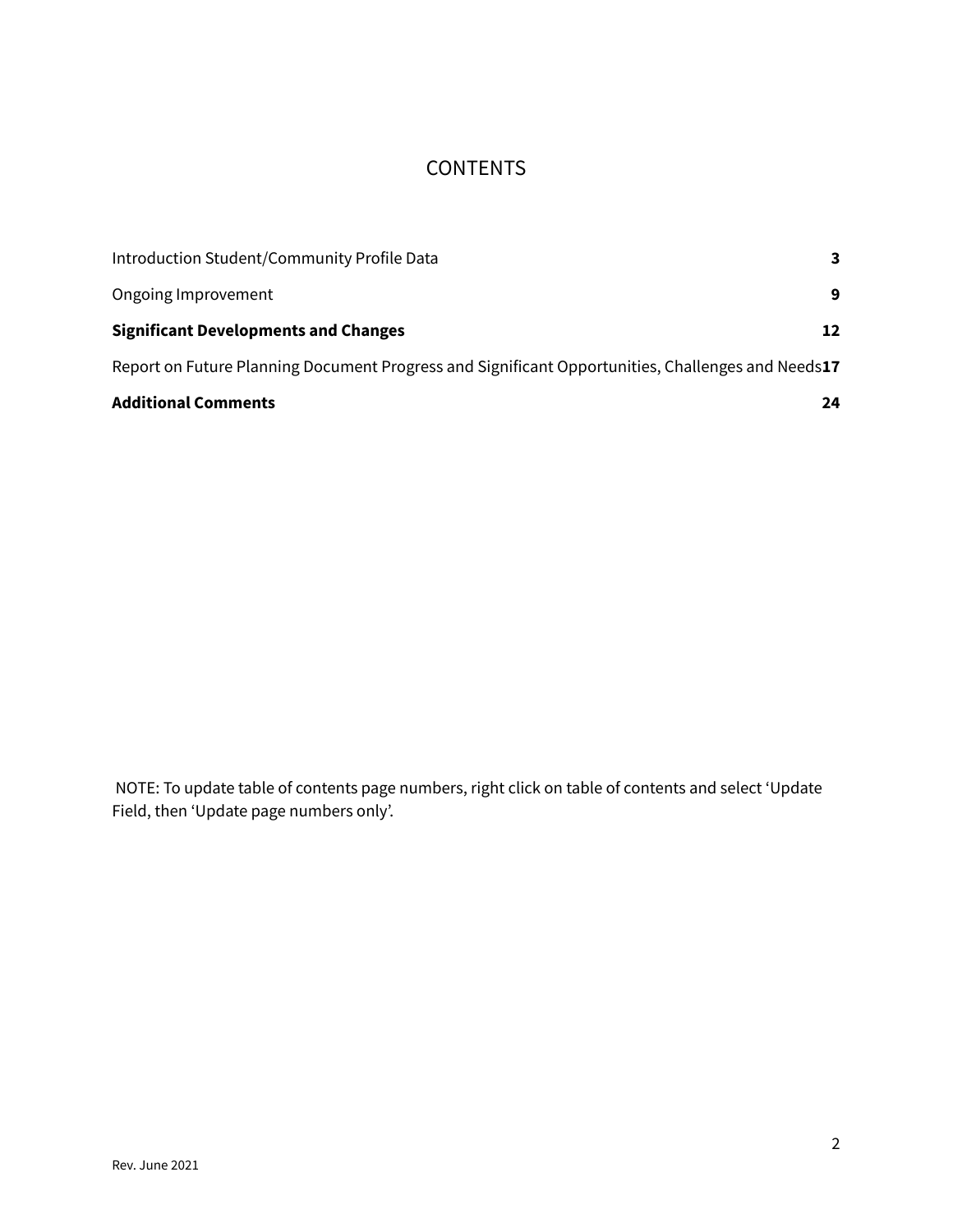### <span id="page-3-0"></span>I. Introduction Student/Community Profile Data

In their progress report the school describes what drives programmatic decisions at the school:

Established in 1996, Kamehameha Schools Maui (KSM) is one of three K‐12 campuses in the Kamehameha Schools Educational System. KSM enrolls over 1,000 K‐12 students on a well‐ equipped, 180‐acre campus located in Pukalani. Grounded in its Hawaiian and Christian values and committed to the revitalization and perpetuation of Hawaiian culture, the school offers a comprehensive college preparatory curriculum which includes the study of Hawaiian culture and language, as well as character education and religious instruction. KSM is an impressive learning community with a well-defined vision and the physical, financial, and human resources necessary to realize an ambitious agenda of continuous improvement and student success. After 26 years here in the malu of Haleakalā, KSM has emerged as a bona fide institution in her own right—with her own unique character, her own unique ʻano, her own unique identity.

#### **Kuʻupau: Our Identity and Values**

Kuʻupau is at once a statement of who we are and a vision for who we will become. Pukui defines kuʻupau as using all of one's might and strength; exerting oneself; to go to the limit; to release all checks and inhibitions. Arriving at this identity was not at all arbitrary. It required us to examine everything from our moʻokūauhau, our genealogy, to our moʻowaiwai, our values—the things that make us rich. At KSM, we embody Kuʻupau through exhibiting our campus values:

#### **ʻImi Naʻauao, Kūlia Pono, Kuleana, and Pilina**

The value of ʻImi Naʻauao is inspired by the knowledge and wisdom-seeking of our kūpuna. Maui icons like David Malo and Samuel Kamakau, whose scholarship and writing continues to inspire today, sets an example for our own thirst for knowledge.

Kūlia Pono and Kuleana strive to do that which is right, correct and just. By orienting ourselves as people with a deep appreciation for kuleana to our 'āina, our kūpuna and our lāhui, we strengthen our sense of responsibility and courage.

Finally, Pilina is the fostering of meaningful relationships, particularly to our community and to the ʻāina. By remaining rooted in our interconnectedness, our actions and words serve the collective good.

This is our foundation that makes us who we are. This is how we are unique. Our challenge from today onward is to remain steeped in these values so that we are willing to go to the limit for ourselves, for each other, and for our lāhui.

They state their mission and vision as follows:

#### **Mission**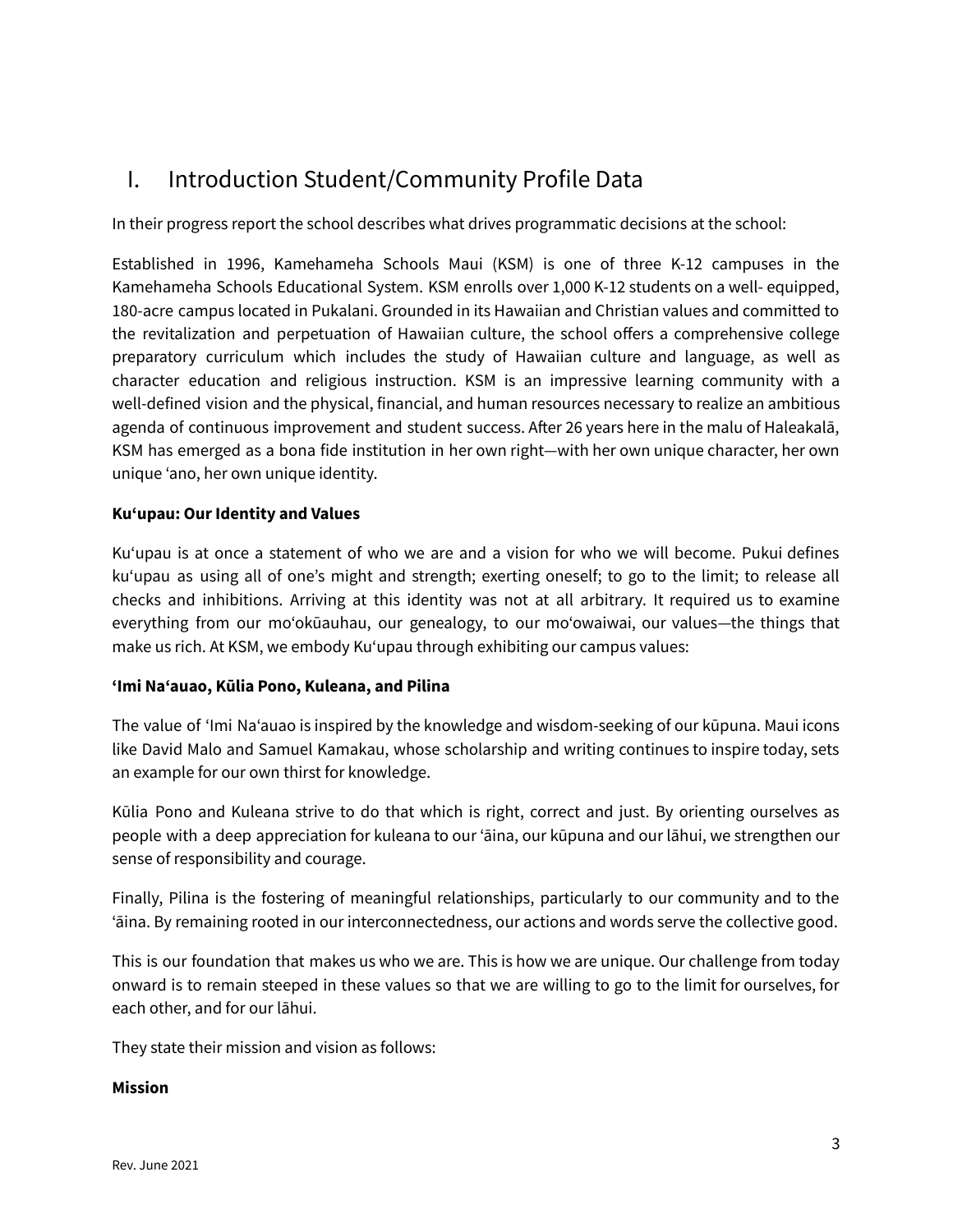Kamehameha Schools' mission is to fulfill Pauahi's desire to create educational opportunities in perpetuity to improve the capability and well‐being of people of Hawaiian ancestry.

#### **Vision**

Within a generation of 25 years, we see a thriving Lāhui where our learners achieve post-secondary educational success, enabling good life and career choices. We also envision that our learners will be grounded in Christian and Hawaiian values and will be leaders who contribute to their communities, both locally and globally.

#### **Schoolwide Student Goals and Learning Outcomes**

E Ola! Learner Outcomes at Kamehameha Schools

Kamehameha Schools is committed to provide a world‐class, Hawaiian culture‐based education (HCBE) that not only engages students and 'ohana in a culturally‐rich, personalized journey, but also encompasses academic competence, growth‐mindset, self‐efficacy, creativity, inventiveness, good character, Hawaiian identity, Christian values, and 21st century skills that will enable learners to thrive and become leaders for their local and global communities.

To help explain long-term learner outcomes that are important to KS educators, we use a metaphor of a Hawaiian native forest. In such a forest, our students are like the strong koa trees— diverse individuals with unique talents nurtured by common features and expectations of the KS educational experience. At KSM our current Strategy Map, that spans the next five years, guides our decisions revolving around E Ola! Learner Outcomes.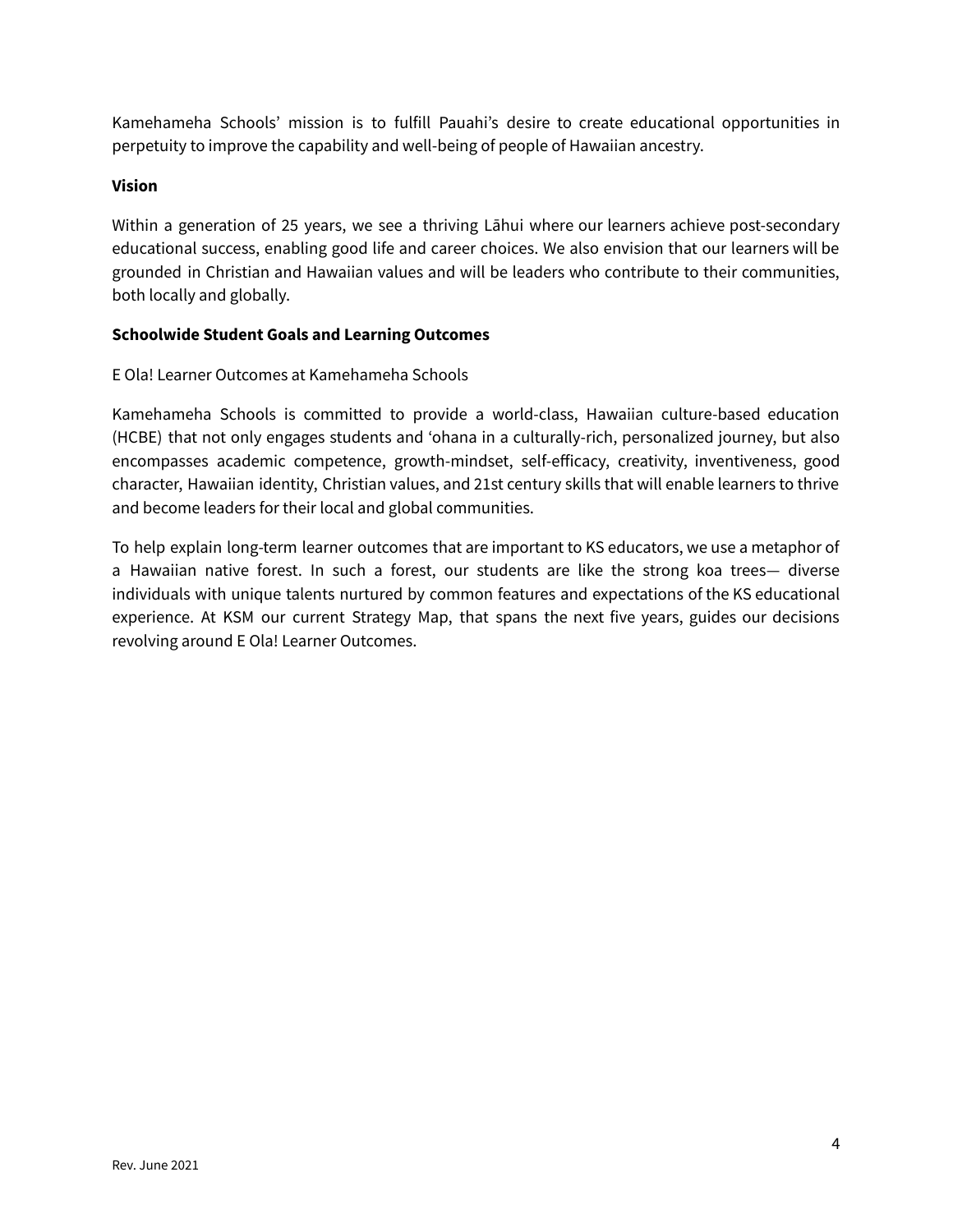|                                                                                                                                                                                                                                                                                                                                                                                                                                                                                                                                                                | <b>SCHOOLS</b>                                                                                                                                                                                                                                                                                                 |                                                                                                                                                                                                                                                                                                                                                                                                                                                                                                                                                           |  |
|----------------------------------------------------------------------------------------------------------------------------------------------------------------------------------------------------------------------------------------------------------------------------------------------------------------------------------------------------------------------------------------------------------------------------------------------------------------------------------------------------------------------------------------------------------------|----------------------------------------------------------------------------------------------------------------------------------------------------------------------------------------------------------------------------------------------------------------------------------------------------------------|-----------------------------------------------------------------------------------------------------------------------------------------------------------------------------------------------------------------------------------------------------------------------------------------------------------------------------------------------------------------------------------------------------------------------------------------------------------------------------------------------------------------------------------------------------------|--|
| E Ola!<br><b>Learner Outcomes</b><br>Haumana will become local and global servant leaders<br>who are culturally engaged and play significant roles<br>in creating strong 'ohana and communities throughout<br>ka pae 'âina o Hawai'i and beyond.<br>The managines of a Native Hamilton functi convers Kernshamsher's learner and constituted in actions<br>these goals. Students are deemed to the army of plants meteorgy referring particular and otherwise.<br>unique takints myhand by contract experiences charged in a fundatorially \$77 - 1/2 photoson |                                                                                                                                                                                                                                                                                                                | Leaves spring from the<br>branches and embody the<br><b>LEARNERS'</b><br><b>PRODUCTIVE</b><br><b>COURSES of ACTION.</b><br><b>Academic Competence</b><br><b>Growth Mindset</b><br>Self-efficacy<br><b>Problem Solving</b><br><b>Innovation and Creativity</b><br>Collaboration<br><b>Global Competence</b>                                                                                                                                                                                                                                                |  |
| <b>Projets provide constant</b><br>national and are the<br><b>LEARNERS' STRONG</b><br>FOUNDATION.<br><b>Tke Küpuna</b><br>Aloha 'Aina<br>Howevier permanent has Jor Ear<br><b>And old Bigmann</b><br>Küpono<br>in reproduct dispension that playing on<br>Howards and Christian rature.                                                                                                                                                                                                                                                                        | The Trunk and Branches.<br>draw their substance from the<br>roots and form the<br><b>LEARNERS'</b><br>NATIVE HAWAIIAN<br><b>IDENTITY.</b><br><b>Militarria and Kuleana</b><br>Social opening environmental<br><b>CONSULTANTS</b><br>Alaka'i Lawelawe<br><b>Senated Instancial</b><br>Külia<br><b>Constance</b> | Fruits are not only the result, they<br>are also the seeds that perpetuate<br>the allegate's of the funest, the<br><b>LEARNERS'</b><br><b>WELL-BEING</b><br>and the well-being of the contenda.)<br>as article they five.<br>E Ola! (Live on!)<br>Students culturally their man and-<br>being-stafford, special, social<br>ationality, physical amational,<br>and crigative-so they can three<br>and help to much the allegeon of<br><b>Bank Middell, domesticability, Air Abhual</b><br>Minatel's Asturdar deliver a monetar's analy<br><b>Recherent</b> |  |

E Ola! includes these foundations: (1) 'Ike Kūpuna (ancestral experiences, insights, perspectives, knowledge, and practices); (2) Aloha 'Āina (Hawaiian patriotism; love for the land and its people); (3) Kūpono (honorable character founded on Hawaiian and Christian values); these aspects of identity: (4) Mālama and Kuleana (social agency, community consciousness); (5) Alaka'i Lawelawe (servant leadership); (6) Kūlia (excellence); and these courses of action: (7) Academic Competence; (8) Growth Mindset; (9) Self Efficacy; (10) Problem Solving; (11) Innovation and Creativity; (12) Collaboration; and (13) Global Competence.

#### **Student Demographics**

The school supplied meaningful data on student, staff and faculty demographics:

Our students come from diverse backgrounds and communities around the island.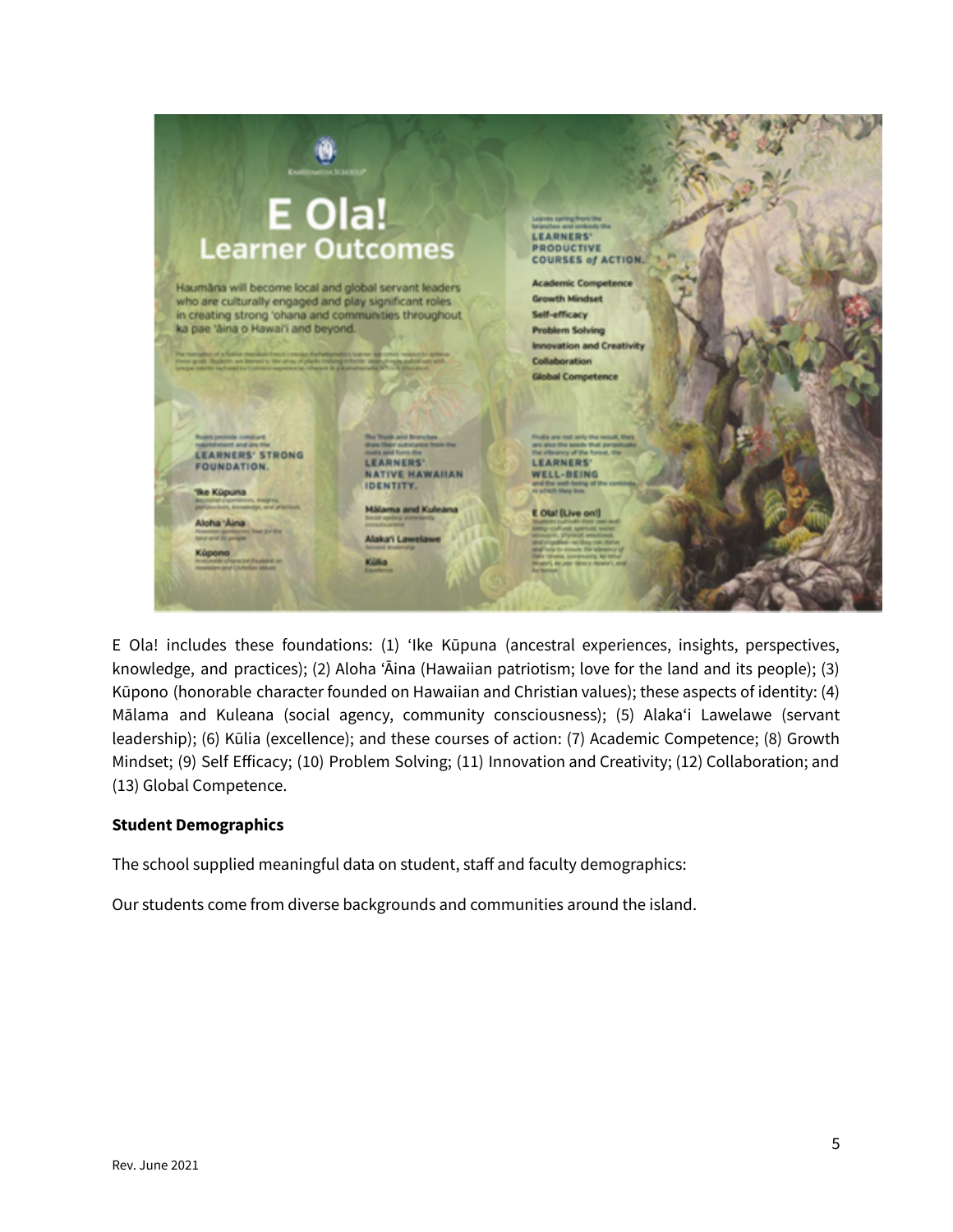### **WHO OUR LEARNERS ARE**

**MAUI** 

KSM learners come from across the island of Maui, representing diverse communities, both urban and rural. The coloring of the map represents the number of learners from each community--the deeper the color, the greater the number of learners that originated from that community.

#### Community Characteristics\*

The charts below highlight the characteristics of socioeconomically disadvantaged communities, comparing the proportion of KSM learners living in these areas to the Maui island and state proportions. A deeper understanding of these communities gives us insight into our learners' socioeconomic background and needs. As shown in this series of graphs. KSM learners tend to come from communities that mirror that of Maui island and generally are better off socioeconomically, compared with the state population.



#### Students per<br>Census Tract ö, ÷  $14$  $= 5-10$ 20-79 80-180

### **KS MAUI CAMPUS**



#### **KSM Learners Characteristics**

These community characteristics are further reflected in KSM learners' socioeconomic background.



\*All community-level data are drawn from the U.S. Census Bureau's American Community Survey (2015-2019).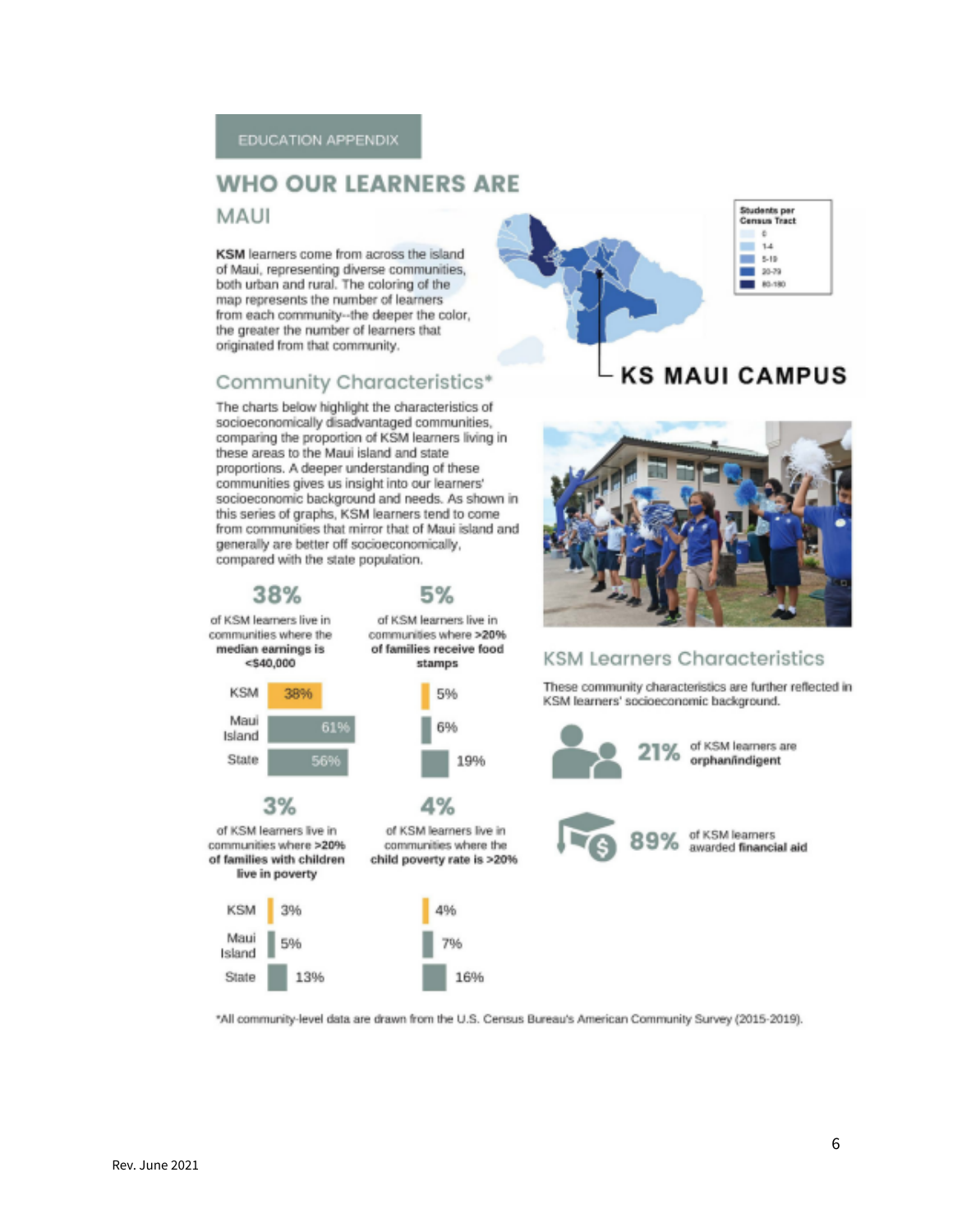The diversity of our graduates is evidenced below. Their interests and pathways indicate that they are well on their way to achieve postsecondary educational success, enabling good life and career choices.

The timeline maps out incremental increases at the Upper Division. By 2025, grades 6th-8th would increase by 36 students. By 2026, the Upper Division will increase by approximately 80 students. These increases will bring the enrollment to maximum capacity of 1188 as capped by water and transportation department limits.

| Mähele Lalo<br>(Lower Division) | Enrollment SY 2021-22  | Enrollment actual #s        |  |
|---------------------------------|------------------------|-----------------------------|--|
| Kindergarten                    | 40: 20 boys; 20 girls  | 40: 20 boys; 20 girls       |  |
| Grade 1                         | 40: 20 boys; 20 girls  | 40: 20 boys; 20 girls       |  |
| Grade 2                         | 40: 20 boys; 20 girls  | 40: 20 boys; 20 girls       |  |
| Grade 3                         | 48: 24 boys; 24 girls  | 48: 24 boys; 24 girls       |  |
| Grade 4                         | 48: 24 boys; 24 girls  | 48: 24 boys; 24 girls       |  |
| Grade 5                         | 48: 24 boys; 24 girls  | 49: 24 boys, 25 girls       |  |
| Mähele Luna<br>(Upper Division) | Enrollment SY 2021-22  | <b>Enrollment actual #s</b> |  |
| Grade 6                         | 120: 56 boys; 56 girls | 110: 55 male, 55 female     |  |
| Grade 7                         | 116: 56 boys; 56 girls | 109: 55 male, 54 female     |  |
| Grade 8                         | 112: 56 boys; 56 girls | 107: 55 male, 52 female     |  |
| Grade 9                         | 128: 64 boys; 64 girls | 133: 66 male, 67 female     |  |
| Grade 10                        | 128: 64 boys; 64 girls | 132: 63 male, 69 female     |  |
| Grade 11                        | 128: 64 boys; 64 girls | 131: 60 male, 71 female     |  |
| Grade 12                        | 124: 62 boys; 62 girls | 117: 58 male, 59 female     |  |

#### **Teacher Demographics**

70% of our teachers have earned advanced degrees and 20% are board certified.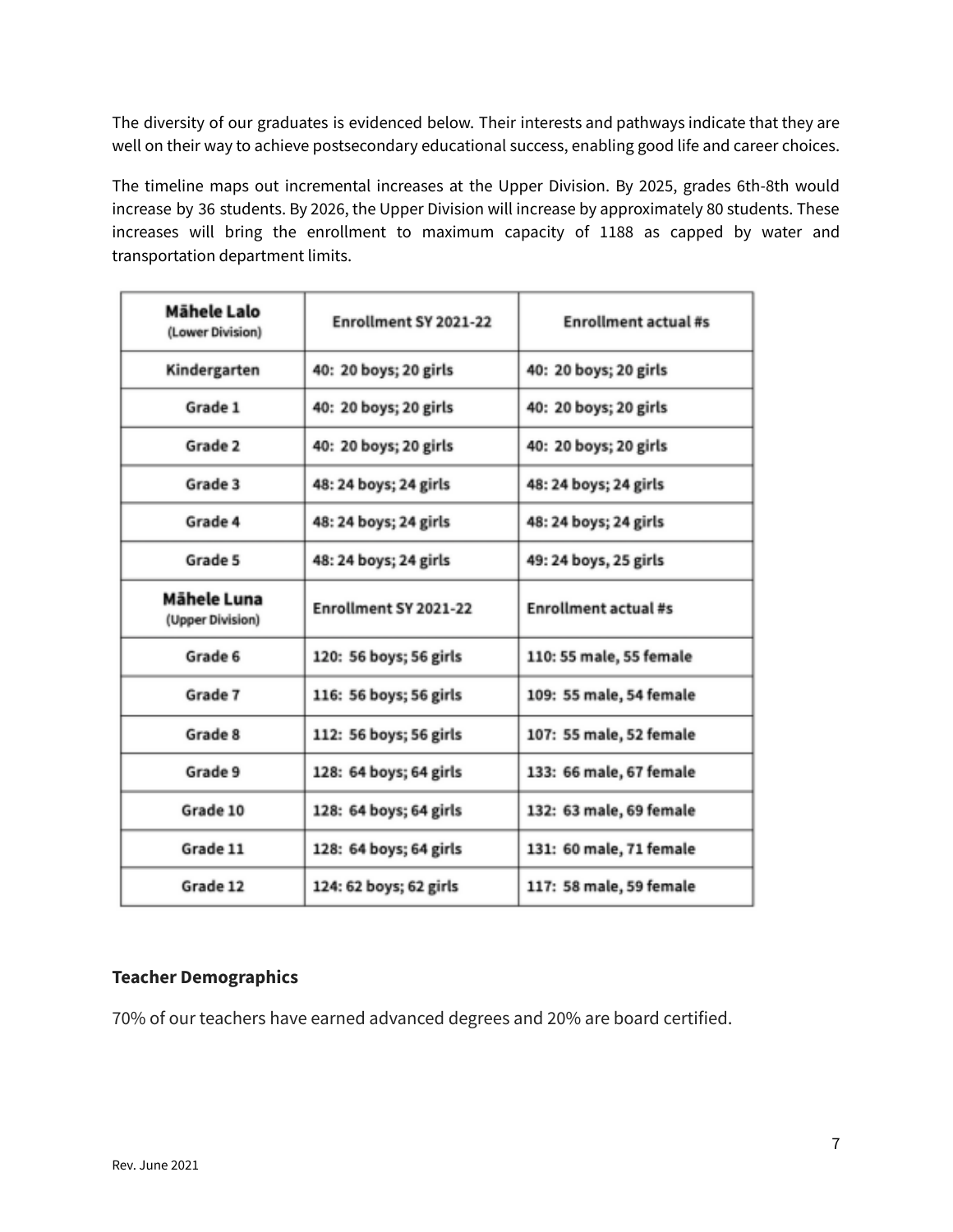| Data for KS Maui as of July 30, 2021       | Lower<br><b>Division</b> | Upper<br><b>Division</b> | <b>KS Maui</b> |
|--------------------------------------------|--------------------------|--------------------------|----------------|
| Total number of teachers (Schedule A)      | 21                       | 66*                      | 87             |
| Number of "interim" positions SY 21-22     | 0                        | 0                        | 0              |
| Number of teachers with bachelor's degrees | 7                        | 20                       | 27             |
| Number of teachers with master's degrees   | 14                       | 46                       | 60             |
| Number of teachers who are board certified | 2                        | 16                       | 18             |

\*one teacher on loan for Hālau 'O Kapikohānaiāmālama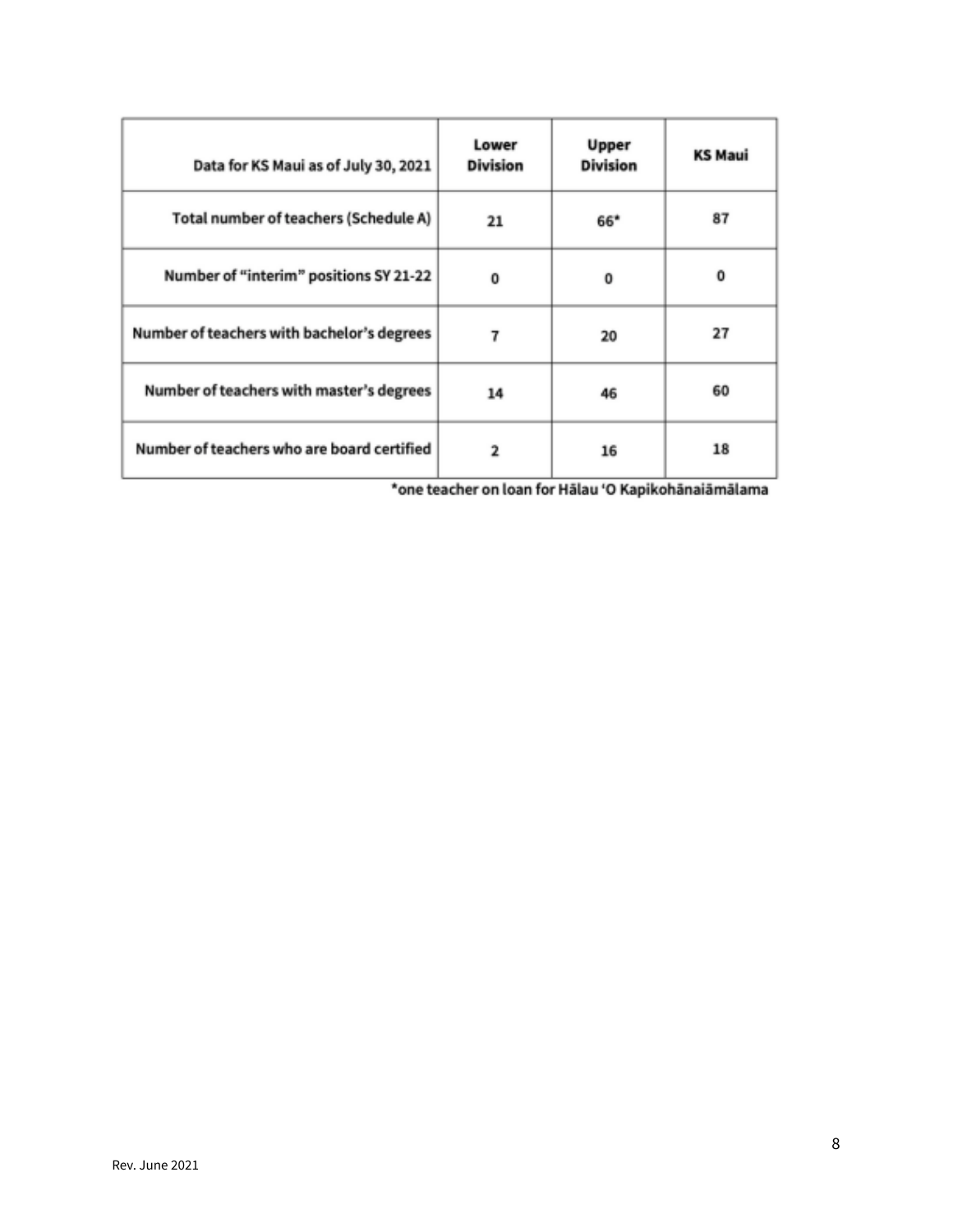### <span id="page-9-0"></span>II. Ongoing Improvement

#### **Describe the school's process and procedures for addressing the Notable Strengths and Significant Opportunities, Challenges and Needs of the school. Include discussion of which stakeholders have been part of this process and how.**

As described by the school, "our theory of change, Kuʻupau and our campus values form the nucleus of our transformational journey" of ongoing school improvement. Future planning and actions to address opportunities, challenges, and needs are achieved through E Ola! The focus on Hawaiian Culture-Based Education (HCBE) inspires the school community to be innovative and responsive to the needs of the future ʻōiwi leaders. Within the school community, a sense of responsibility and courage serves to ensure that programs, learning environments, and professional-personal growth models align with the pathways that are forged in future planning to meet the expectations of the goals and outcomes embedded in the KSM Strategy Map.

The future planning document is aligned with the KSM Strategy Map. The three focus areas in the strategy map--educators, curricula, and graduates--address the significant opportunities, and needs previously defined during the last self-study visit in 2018.

Via the KSM Strategy Map, teachers ensure that the HCBE lives in instruction, curriculum, and assessment through E Ola! Programs, learning environments, and professional-personal growth models must be student and family centered, grounded in identity and culture, personalized through increased choices and opportunities, and guided by strong relationships and supportive structures. The goal is for students to possess the mindset, skills, and abilities to reach personal heights and aspirations.

While stakeholder participation is not specifically addressed in this section, the focus areas and indicators in the E Ola! Framework, suggest a broad base of participation of stakeholders, either on a representative level, or when appropriate larger configurations of specific stakeholders, such as faculty.

- Describe the implementation and monitoring of the future planning document , including which stakeholders are involved in what aspects of the work. - Mark
	- $\circ$  Include how annual progress reports, as well as the mid-cycle visit report, have been prepared and whether they were presented to the governing board.

As mentioned above the future planning document is tied closely to the Strategic Plan and broken into three key areas: E Ola! Educators, E Ola Curricula!, and E Ola! Graduates.

In E Ola! Educators, teachers are expected to be strong in their own identity and knowledgeable in 'ike Hawai'i, Learn to teach Hawaiian Culture-Based Education, and be accountable to teach to the E Ola! Standards.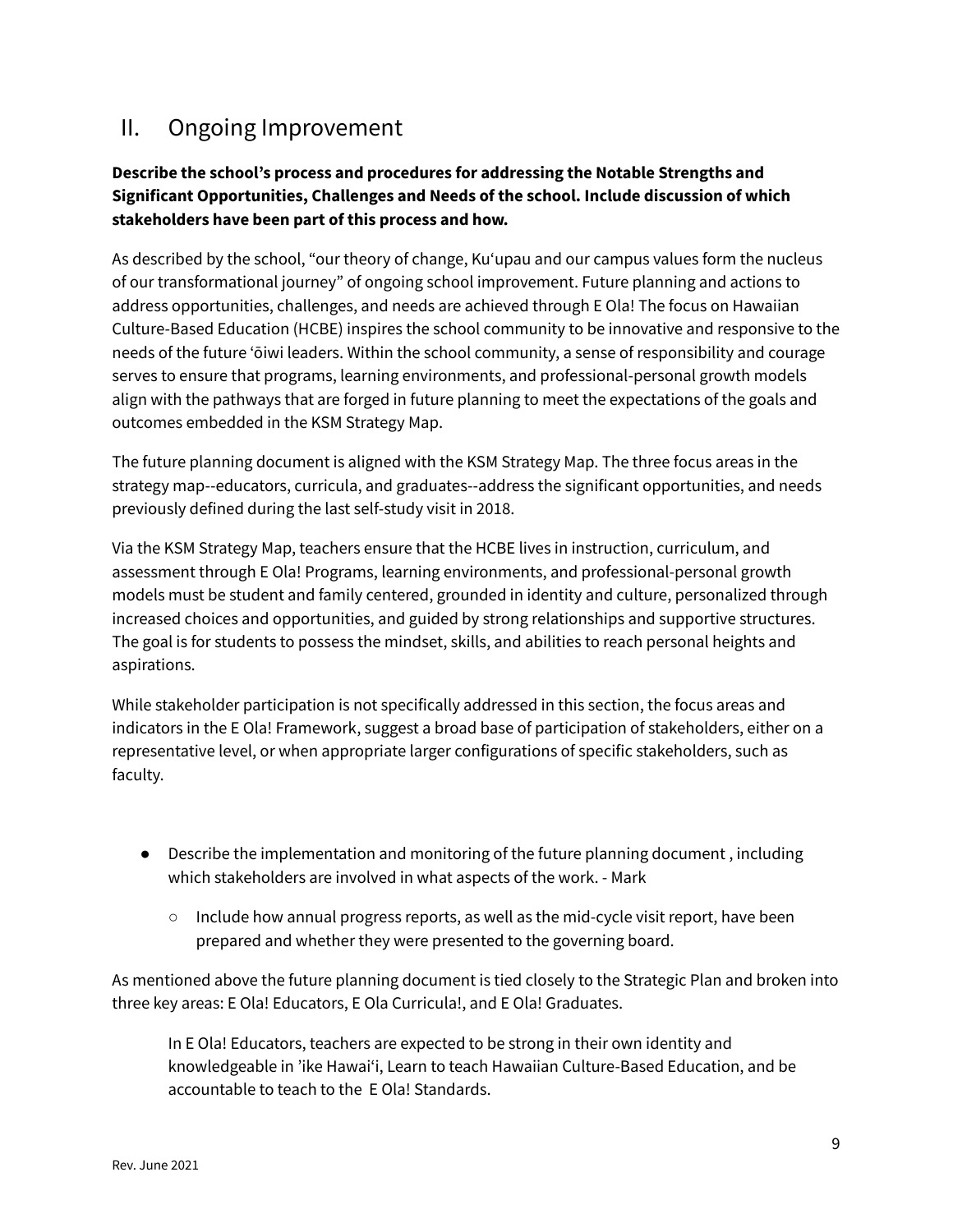In E Ola Curricula, teachers are expected to adopt the E Ola! Standards, map curriculum to them and use assessment data to revise and renew their curriculum.

In E Ola! Graduates, graduates must develop the mindset of E Ola!, the campus must adapt to support reaching that mindset. This includes distinct pathways, more personalized choices and more support and guidance.

A significant portion of the school's energy in organizing, hiring and reshaping has been driven by the need to put in the resources and the time to accomplish the adoption of the E Ola! framework.

The governing board is informed yearly on the progress and has been updated on the planning for E Ola! Initiatives and their alignment with the strategic map.



The Mid-Cycle report has both detailed action plans that have been implemented to make progress on the future planning document. There has been reorganization of positions including lower school called Māhele Lalo for grades K-5 and an upper division called Māhele Luna for grades 6-12.

To create broader student support, the school created a Student Support Division (K-12) to support students with multi-tiered systems of support (MTSS) as well as guidance of career and college expectations. The school counselors now report to the Dean of Student Support Services; school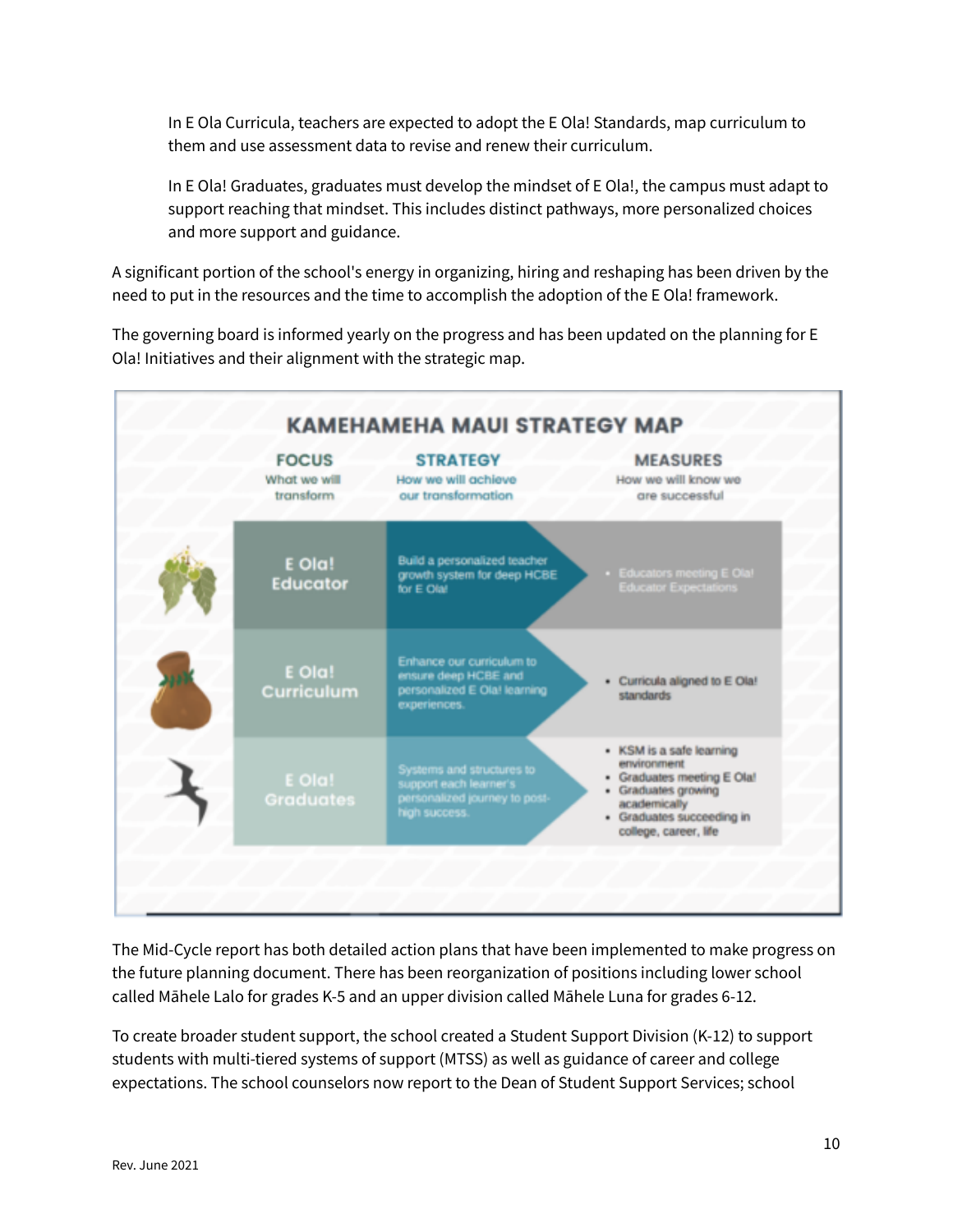counselors are now called Dean of Students in the Upper Division. This has included additional counselors - one for each grade level including grade 13 to follow students after they graduate.

Documentation and interviews indicated that there was wide participation across the school in the writing of the report and the initiatives were communicated across all constituencies throughout the school.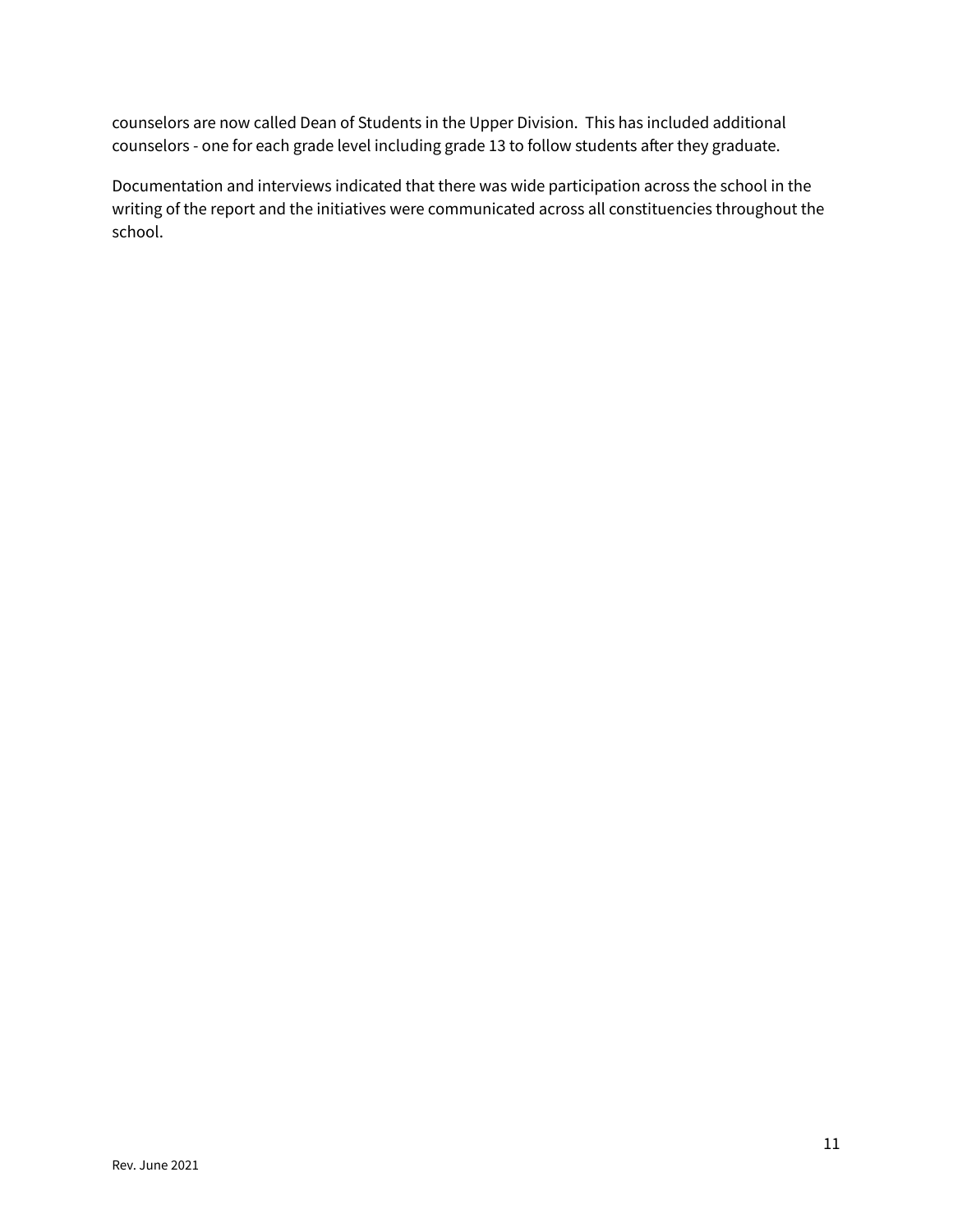### <span id="page-12-0"></span>III. Significant Developments and Changes

- Describe any significant developments or changes at the school site. These may include but are not limited to (and should be reflected by the school's own Mid-Cycle Report)
	- Program additions
	- Significant staffing changes that have major impact
	- Capital campaigns
	- School policy changes
- Describe the impact these changes and/or developments have had on the school and/or specific curricular programs.

#### **Significant Developments/Changes - He Wā Hou School Redesign**

Since the last school visit in 2018, there have been significant changes in governance and structure. He Wā Hou School Redesign documents the structural changes needed to support personalized HCBE student-centered E Ola! Learner Outcomes. KSM has started campus structural changes, and Kuʻupau serves as the grounding vision of the campus's unique character, ʻano, and identity.

Significant changes involved restructuring the school from elementary, middle, and high school divisions to a lower division called Māhele Lalo for grades K-5 and an upper division called Māhele Luna for grades 6-12. Ka Māhele Lalo is led by a Lower Division Head, two Assistant Principals, and a Dean of Learning. Ka Māhele Luna is led by an Upper Division Head, an Assistant Upper Division Head, four Assistant Principals, a Dean of Learning, and an Athletic Director.

Staffing and organizational structures were also adjusted. A Dean of Student Support Services was added to oversee all school counselors strengthening the social, developmental, and emotional support provided to all students. The role of the Summer School Coordinator was elevated to a Head of Summer and Extended Learning. With this change, the summer program Hālau ʻO Kapikohānaiāmālama expanded its services through year-round programming that includes distance learning, career and technical education, and project-based HCBE experiences. A Student Support Division (K-12) was created to support students with multi-tiered systems of supports (MTSS) as well as career and college guidance. The school counselors now report to the Dean of Student Support Services and are called Deans of Students in the Upper Division. Finally, the addition of a campus communication liaison rounds off the organization restructuring. The liaison coordinates efforts to communicate important strategic messages, informational announcements and protocols, and campus actions and updates for our KSM ʻohana. This new position is key to managing change addressing several of the visiting committee's significant opportunities, challenges, and needs.

The changes to both school and staff organization structures have built the capacity for KSM to design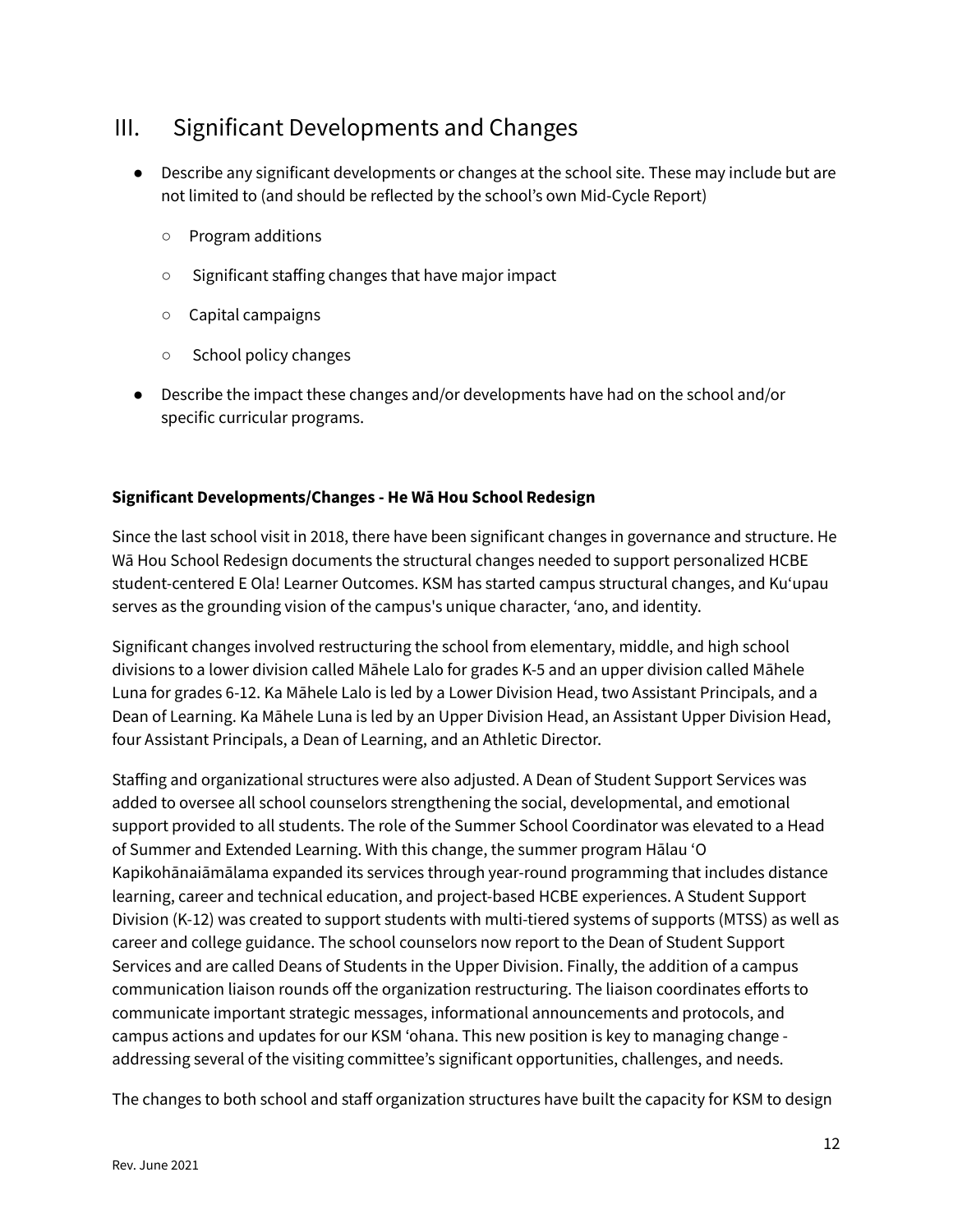and implement the culturally-grounded, educationally sound practices outlined in He Wā Hou.

There is greater emphasis on purpose and relevance of student projects that are connected to local and global issues. Increased agency among students and teachers to master deep knowledge is also being realized. Distance learning and innovative design courses continue to grow and transform to meet the challenges of a changing world. Students also have increased opportunities to take college and dual credit courses as well as advanced placement classes.

The pandemic has slowed the ability for KSM to know fully how He Wā Hou will impact stakeholders. Beyond time, regular communication, trust, and relationship-building can help to create understanding and buy-in for the changes.

#### **Significant Developments/Changes - Response to COVID**

He Wā Hou was designed and began initial implementation before the pandemic. In March 2020, the pandemic created opportunities for KSM to explore personalized pathways and increase choices for students while balancing health and safety.

Teachers shifted teaching and assessment paradigms. Faculty and staff made rapid adjustments to support students and families with challenges ranging from internet connectivity issues, academic difficulties, personalized assessment, social isolation, and family struggles. Kuʻupau values and mindset remained foundational despite the many quick changes. In SY 2020-21, health and safety protocols, learning options, and distance learning were implemented, and adjustments made as needed depending on the context of COVID in the community.

With direction from Enterprise Safety & Student Well-Being, the campus managed safety protocols and guidelines, wellness checks (including testing and vaccinations), and contact tracing. The KSM staff shared their manaʻo with a compelling video with a culturally relevant approach to safety, Lāhui Kapu: Safety First. At the start of the school year, students were given the option to select their choice of learning: distance or in-person learning. For those students who opted for in person learning, the school offered hybrid scheduling and co-horting. Schedules remained "fluid" due to the changing COVID-19 numbers.

The school's COVID Response Team (CRT) communicated with weekly updates summarizing case counts and providing updates on safety protocols.These protocols speak to KSM's commitment to improve communication between the school and its stakeholders.

The health and safety challenges presented by the pandemic, along with KSM's offering of both distance and in-person learning forced the school to reimagine how it could offer a highly personalized educational experience with increased choices, flexibility, and support to help learners discover their personal potential to become local and global servant leaders while rooting these experiences in their Native Hawaiian identities. To deliver developmentally appropriate educational content, KSM chose Canvas as its learning platform for the Upper Division and Seesaw as its Lower Division classroom platform.

To align with its Strategic Map goal of being a *World Class School*, KSM partnered with Arizona State University to offer online science, math, English, and social studies classes to fulfill their grade-level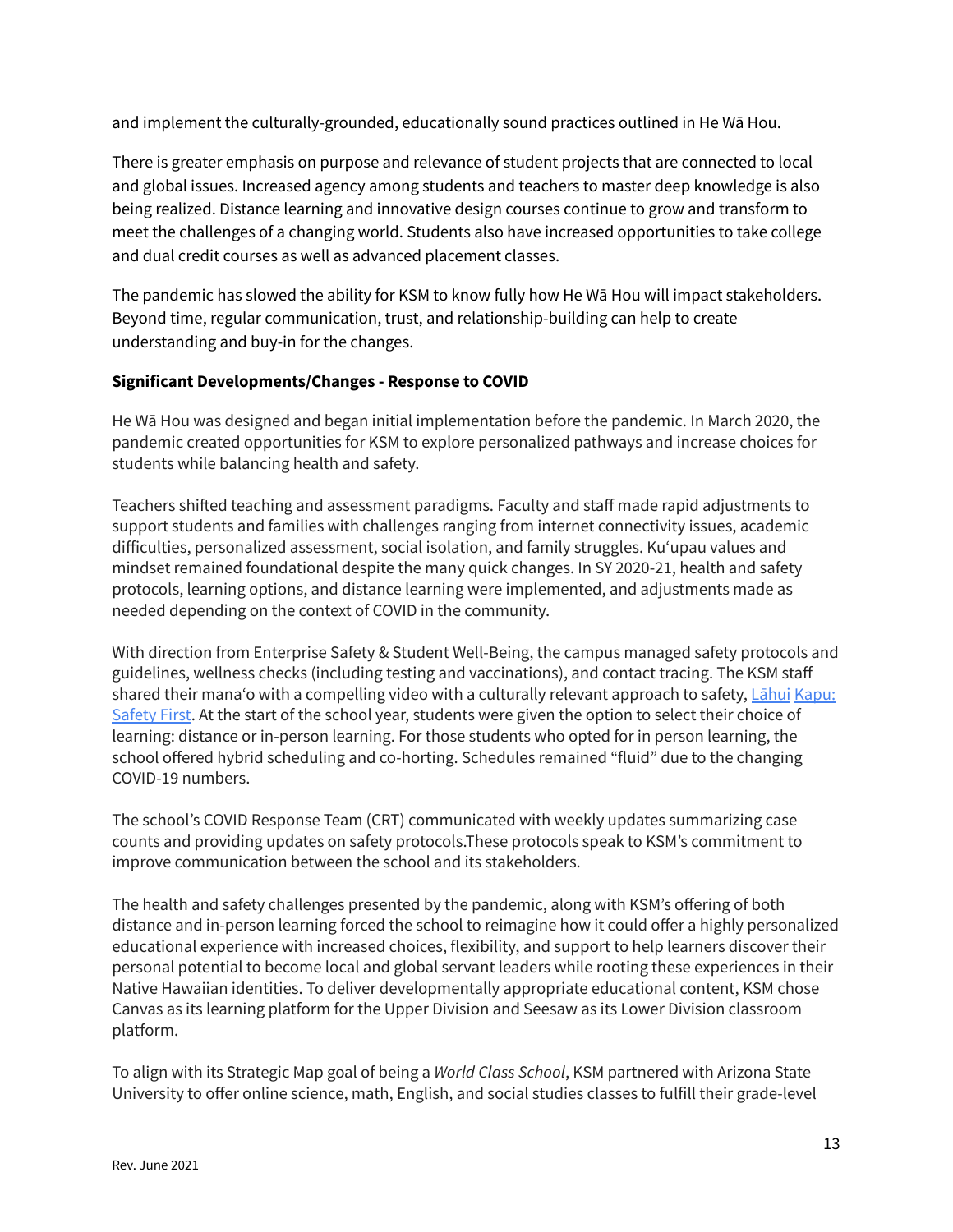requirements. For Lower Division students, the Lau Liko program was taught by KS teachers, from across the state, to tri-campus students who elected for 100% distance learning.

For students who opted for in-person learning, a hybrid schedule was adopted and often adapted due to the continuing pandemic and unstable risk conditions during the school year. Synchronous Zoom and asynchronous lessons provided the foundation of learning for students. Office hours and wellness check ins were added to support students. The campus was able to shift support to more personalized, in-person learning when the health of our community improved.

To measure the community climate during COVID-19, KSM gathered manaʻo from stakeholders through several methods, including quarterly Pulse Surveys. In SY 2020-21, it found that despite the raging pandemic it found overwhelmingly high levels of satisfaction among students and families.

The results of the Pulse Surveys were shared with all stakeholders. Highlights from some of the surveys include: 97% of KSM's teachers reported feeling completely confident or moderately confident in designing distance learning experiences for students; about 84% reported feeling completely confident or moderately confident in motivating students to learn online; 98% of grades 3-5 haumāna report feeling connected or very connected to their kumu; 87% of grades 6-12 haumāna feel comfortable or moderately comfortable with increased face-to-face learning on campus; 89% of 'ohana agree or strongly agree that the school keeps them updated with regular communications; 86% agree or strongly agree that their child's kumu provides opportunities to connect with them for additional support; and 89% of you feel safe at school/work.

During the pandemic, many of the KSM ʻohana were severely impacted by the economic downturn. The school supported families by providing prepared meals. E Pū Paʻakai Kākou, the schoolʻs ʻohana meal program, started in September 2020. Within a two-month period, KSM served up more than 1,800 ʻohana meals; each meal contained enough food to feed a family of four. The school purchased most of the ingredients from Maui farmers many that were dealing with a drastic drop in sales due to the pandemic.

KSM also provided several free COVID-19 testing opportunities for staff, students, and families. Free voluntary surveillance COVID-19 testing for our students, faculty, and staff was initiated in January 2021, and held two COVID-19 vaccination clinics for faculty, staff and students in June and July 2021.

The school redesign offered stronger support for staff, students, and their families, which was aided by the institution's financial strengthen an cascading leadership

#### **Significant Developments/Changes - Gender Identity and Inclusion**

As society moves away from a strict two gender paradigm, student well-being and safety remains a priority at KSM. Respecting the rights, and ensuring the safety of transgender students has become a priority at KS Maui. The school engaged with experts to provide guidance on best practices and more conversation, training, and support continues.

KSM embraces the concept of Aloha for All. The school does not believe students should be withheld from pursuing their passions because of their gender. After communicating this to its stakeholders KSM provided opportunities for conversations and feedback from parents and students. Informational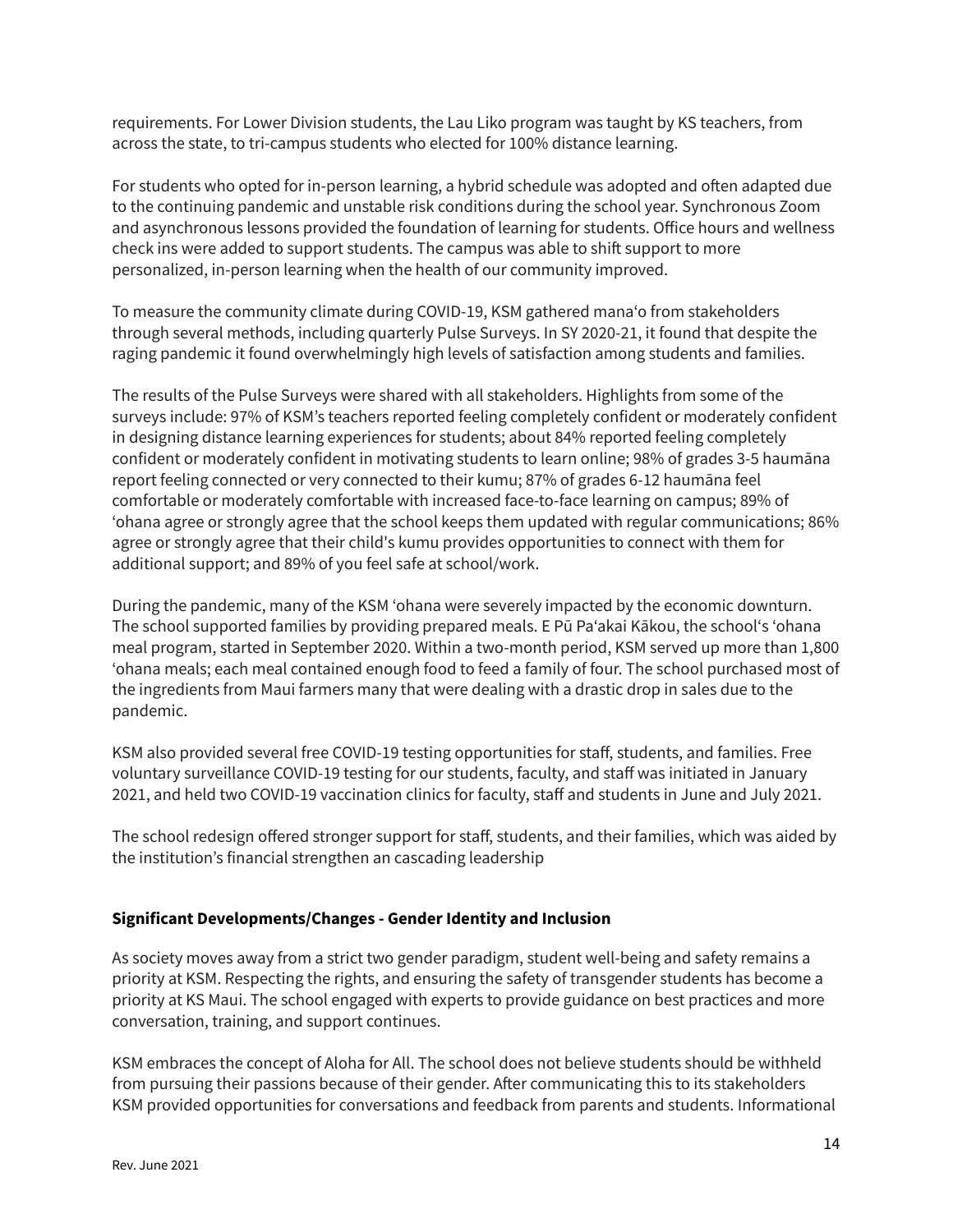resources from the National Association of Independent Schools, the Hawaiʻi State Department of Education, and national experts on child development and transgender youth were also shared with stakeholders.

KS has since adopted a policy on Transgender Students supported by its Christian values. To better support all of its students, KSM provided opportunities like training from Gender Spectrum to families to create safe, non-confrontational spaces. These gender inclusive trainings sought to improve our school's overall climate. Ultimately, these trainings, along with the spirit of Aloha for All will keep all students safe on campus.

#### **Significant Developments/Changes - Challenge Success**

Between 2018-19, both divisions committed to Challenge Success. The Challenge Success activities gave KSM's adult stakeholders an opportunity to relate to the challenges adolescents face in a changing world. The goal was to examine what steps the school might take to ensure emotional and social wellness. In person sessions and surveys for parents and students gave insight into the pressures students face beyond academics, such as: as athletics, sleep, grading practices, and the advisory program.

KSM reported the following highlights as a result Challenge Success and restructuring:

1) implemented a later start time for school so that our students would be able to get more sleep

2) initiated K-12 "no homework weekends" that gave students and families time to connect 3) emphasized student choice and voice on project based and/or interdisciplinary units

4) revamped master schedules focusing on a climate of care that included advisory time and support time

5) refreshed grading and movement toward agreements on the conceptualization of standards based grading

6) provided parents with information on student well-being

#### **Significant Developments/Changes - Employee Advisory Group (EAG)**

Another significant development since the last visit was the creation of the Employee Advisory Group (EAG). The EAG serves "to bring together multiple employee voices to identify issues and provide focused input to leadership on communications, equality, efficiency, and services that affect the work environment". The group does not address issues related to wages, hours, benefits, or terms of employment and working conditions nor does it make policies or rules. The desired outcome is to build trust and pilina throughout campus by increased staff involvement and greater employee engagement.

Staff can apply to be a member of the EAG, and participants are randomly selected from the applicant pool after being grouped by broad job categories. Any member of the EAG must meet certain job performance criteria and not hold any supervisory roles. They receive training in order to participate and membership is rotated annually.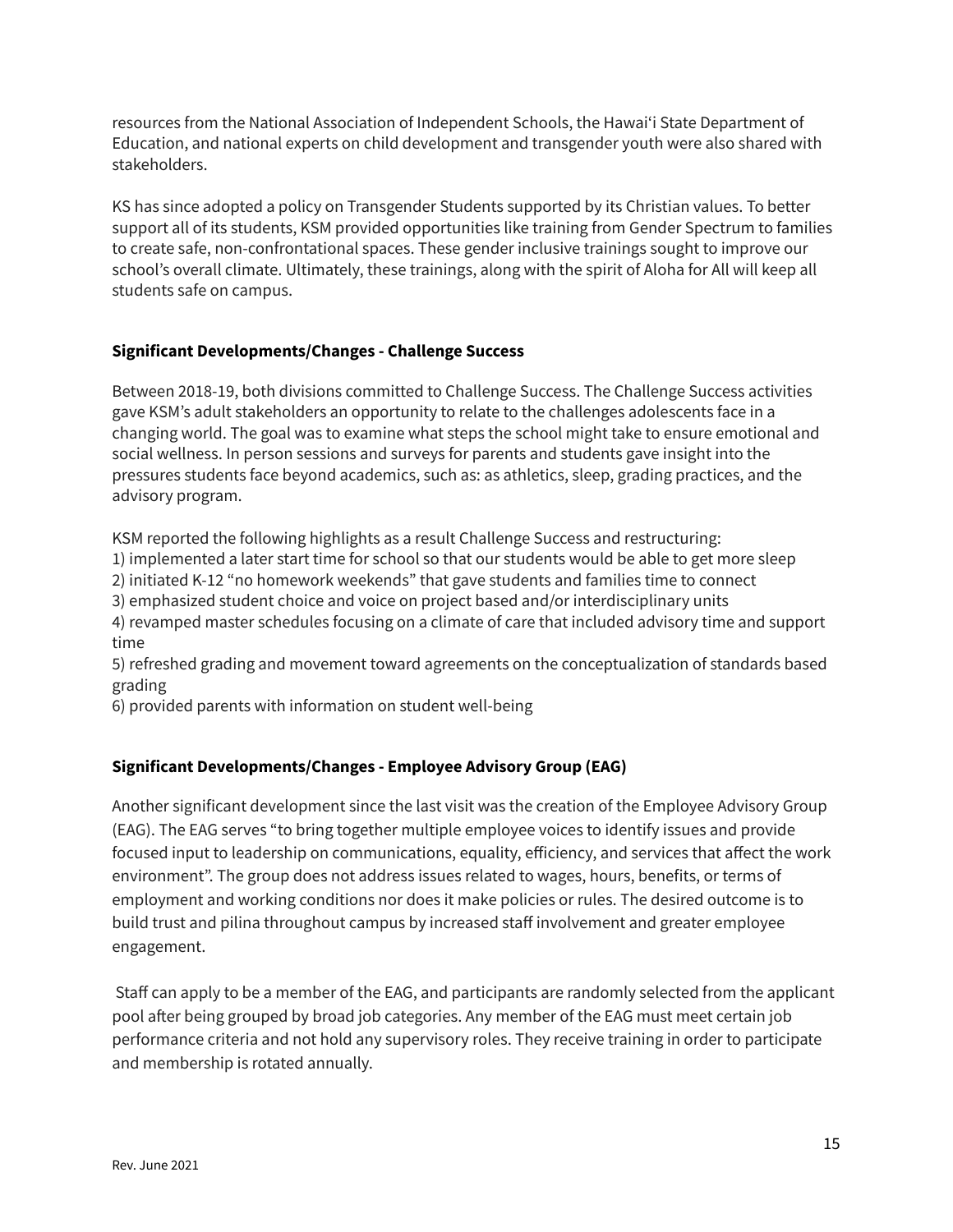The EAG was formalized in SY 2019-20, who made four proposals. The first proposal was for EAG members to receive school-issued laptops, which was approved and implemented. Other proposals centered around communications: adequate Operations communications beyond daily department briefings, KS' stance on Thirty Meter Telescope, and the preservation of teacher preparation time.

Recommendations were made to appropriate leaders and resulted in the first proposal and recommendations being accepted while the other remaining two "needed more time" and "needed more information" respectively. The process provided opportunities for more communication, transparency and understanding. Guests were invited to monthly meetings to share manaʻo or to provide on these proposals.

The EAG has bridged a gap in communications between staff and leadership, as reported by representatives from the EAG team during visit meetings. While the team acknowledges there is still a ways to go in terms of impact, they feel the structure is an important tool to build trust, morale, and agency campus-wide. Prior to the implementation of the EAG, teachers in the visit meeting reported feelings of dissatisfaction with no venue to safely express their concerns. They also report that the EAG has given a venue to express concerns, create productive solutions, and learn more about the varied perspectives that inform the decision-making process. The sentiment was overwhelmingly hopeful, and there is a strong desire for EAG to be continued and strengthened as a powerful and meaningful part of KSM's path forward.

Note: List and discuss each significant development separately [A., B., C., etc.]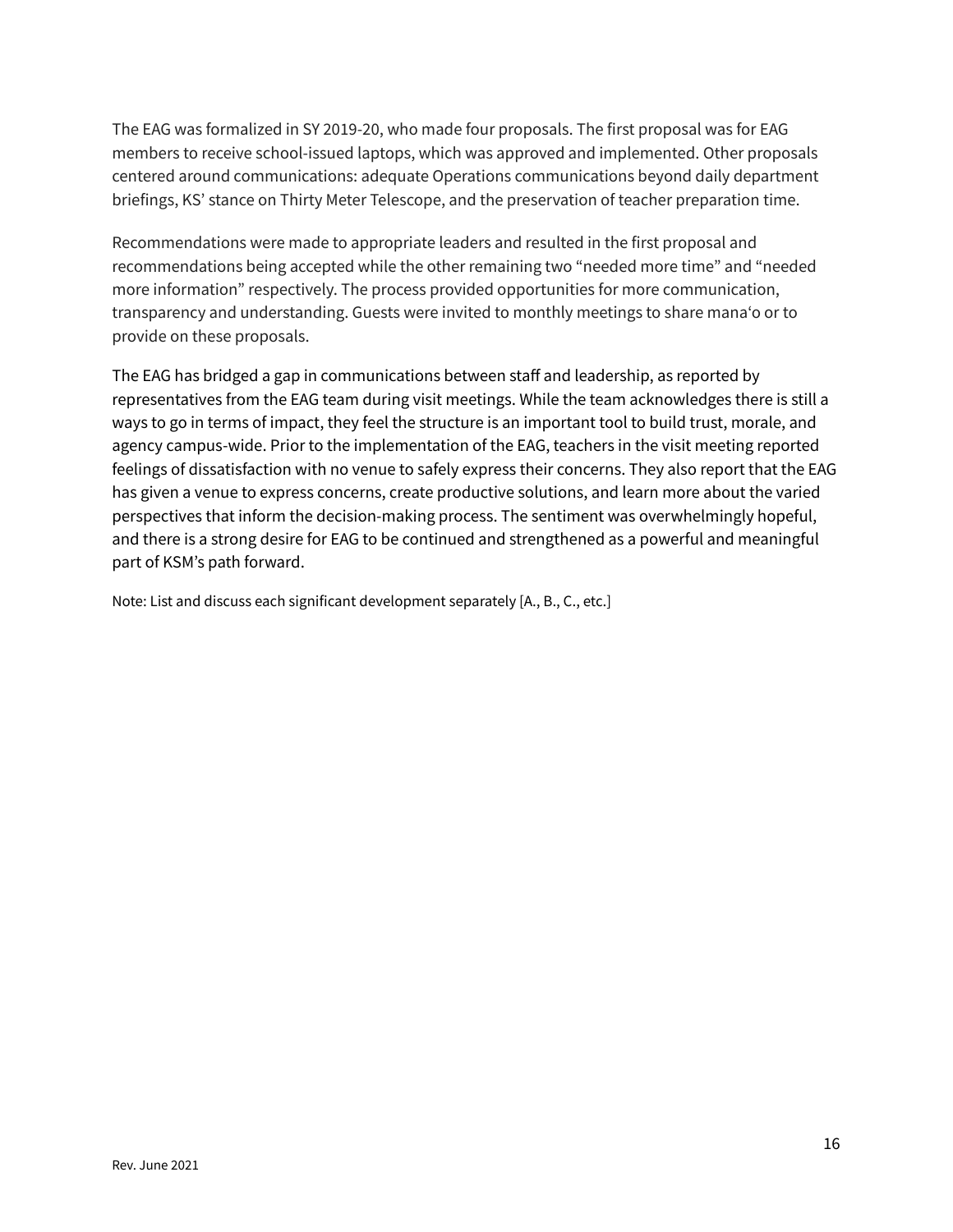## <span id="page-17-0"></span>IV. Report on Future Planning Document Progress and Significant Opportunities, Challenges and Needs

#### **1. Review and improve current communication practices to ensure that all school communications related to the school's strategic goals, programs, protocols, and actions are specific to and address all KSM stakeholders. (SS p. 102-103, 133, 142; SS Summary; I - Committees)**

Clear strategies have been Implemented at each level from the CEO to the Po'o Kula to the stakeholders below them to provide clarity around implementation goals, specifically regarding the Strategic Plan 2025 and the E Ola! Initiatives. Clarifying and refining the strategy map and creating processes to improve communication are indicated. There is clearly an effort to make sure all stakeholders are informed of decision-making, timelines specific expectations and outcomes.

Survey data indicate 68% of faculty/staff feel that the school keeps them updated on changes and next steps, and although a slightly smaller percentage (61%) and feel that "Leaders visibly model behavior they've asked of us", these data show that overall the school has mostly positive feelings about progress in communicating programmatic work.

The development of clearer lines in the organizational chart (aligning student support services, consolidating upper and lower divisions) should help communication with the campus. The addition of the EAG provides a feedback mechanism for faculty and staff to support school wide decisions and communicating the climate on campus.

The addition of a communication liaison creates a focal point to insure that important strategic messages, informational announcements and protocols, and campus actions and updates for our KSM ʻohana are carried through the system As mentioned earlier, this new position is key to managing change - addressing several of the visiting committee's significant opportunities, challenges, and needs.

In the documentation and campus visit it became evident that all constituencies on campus felt informed of the plans for the Kuʻupau initiative. There were indications that this has improved faculty morale and a more inclusive faculty and staff experience. Kumu have been discovering who they are in terms of Kuʻupau values. This was in part due to the goals being clearly communicated to staff.

There is recognition that communication still can be improved within this effort. It is not that *more* communication is needed, but there should be efforts to look at ways to make the outreach more effective by creating engagement with the broader campus community. This was particularly notable with both students and parents. The school might consider how to look at what purpose communication serves and how it can become more of a two-way process.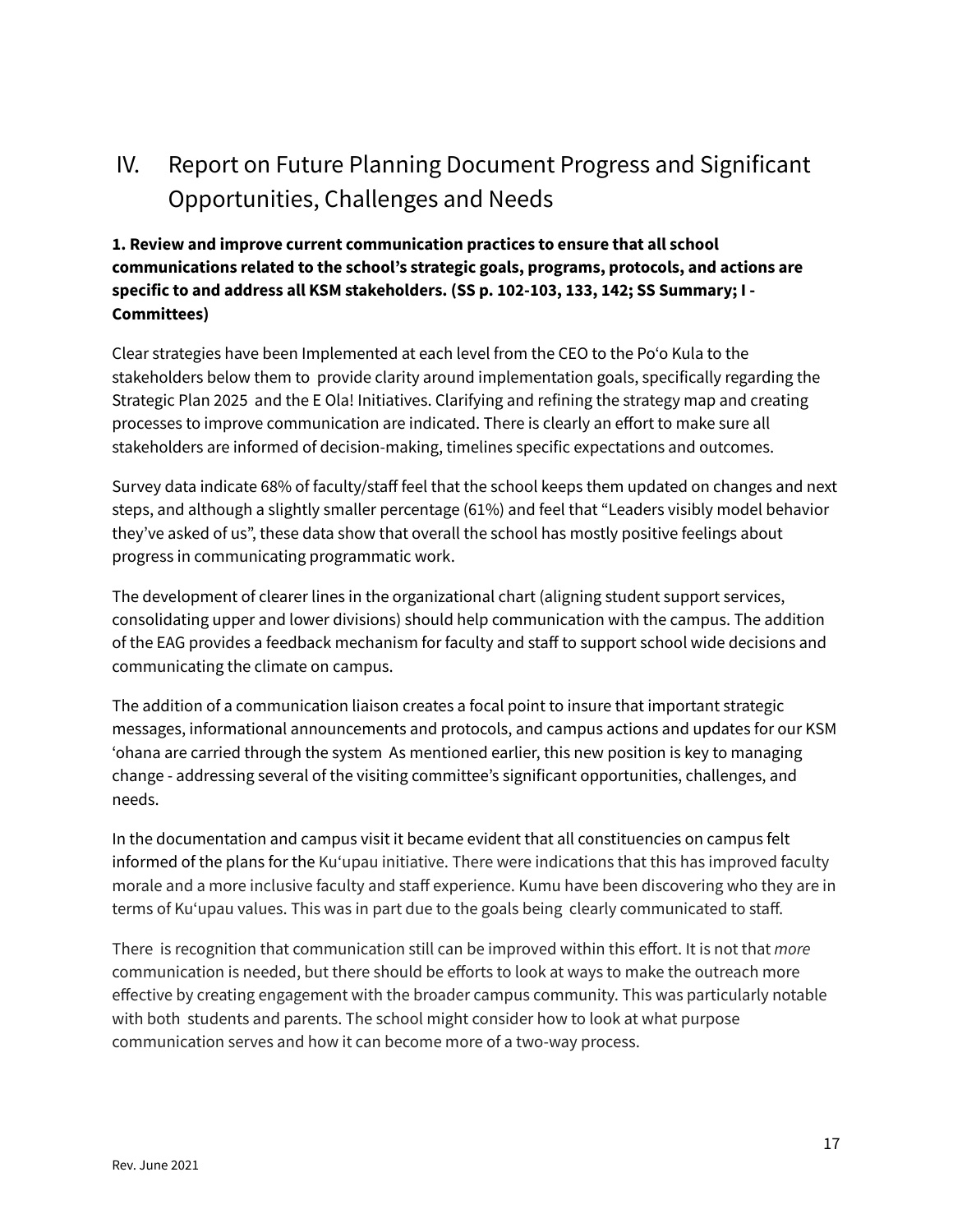Ultimately the school is gathering information regularly, but at times stakeholders are unclear on what happens after that and if there are any impacts. Clearer and more engaging communication will help create more clarity.

#### **2. Examine a variety of qualitative and quantitative data, inclusive of teacher-generated data, through a consistent process that informs decision-making at all levels — from the classroom to school initiatives. (SS p. 149 - 159; I)**

KSM used feedback data from the last accreditation visit to establish a Standards Based Curriculum Process. While this process resulted in the formation of Divisional Liaison Teams, vision statements, reading rubrics, and a K-12 reading staircase, it is unclear what effect these had on student outcomes or how the data affected these outcomes.

In 2015-16, created and piloted performance tasks and rubrics to measure student performance. The following year, teachers created pre and post assessments to look for student growth. KSM indicated these assessments *will* be used to make educational decisions, but it did not state the decisions that were made or how the data contributed to these decisions.

KSM adopted the NWEA Measures of Academic Progress (MAP) test, as its standardized test to measure student performance and growth. The test is now given three times a year. The indicates that teacher PLCs use this data to inform instructional groupings, and that the data from the spring test shows the arc of student growth, but no data is included to show the effectiveness of instruction based on MAP results.

Based on alumni survey data from Kūhanauna, its Strategic Plan 2020, KSM has implemented Naviance to boost student college and career readiness. The school is still waiting for its Upper Division classes to matriculate in order to evaluate the effectiveness of Naviance. It has also raised its MAP testing standards, but it is unclear what the new standards are, or how the testing data has informed instruction. The school has also hired a new Post-High School Counseling TAP, but has indicated it is still waiting for data to determine the effectiveness of this hire.

KSM indicates that a variety of data is used to inform reading instruction, the high school schedule, and to form PLCs at the elementary level, but the data used to make these decisions is not provided. Data is central to the professional conversations on the campus, but specific data is not provided. A tri-campus effort has been made to pilot a Data Portfolio to allow for instant access to data. What data is included in the Portfolio is unclear.

The school indicates there is room for improvement in its data literacy and use. It states data related goals, such as: using data to differentiate instruction and form PLCs, and adjusting master schedules, however, the data used to drive these goals is not stated. After the campus visit, it became evident that KSM holds an abundance of data, but is still exploring which data will synergistically work with its E Ola! initiative. During the campus visit, faculty and administrations voiced they are working to use data to drive the implementation of E Ola!, and that they are moving toward a qualitative data model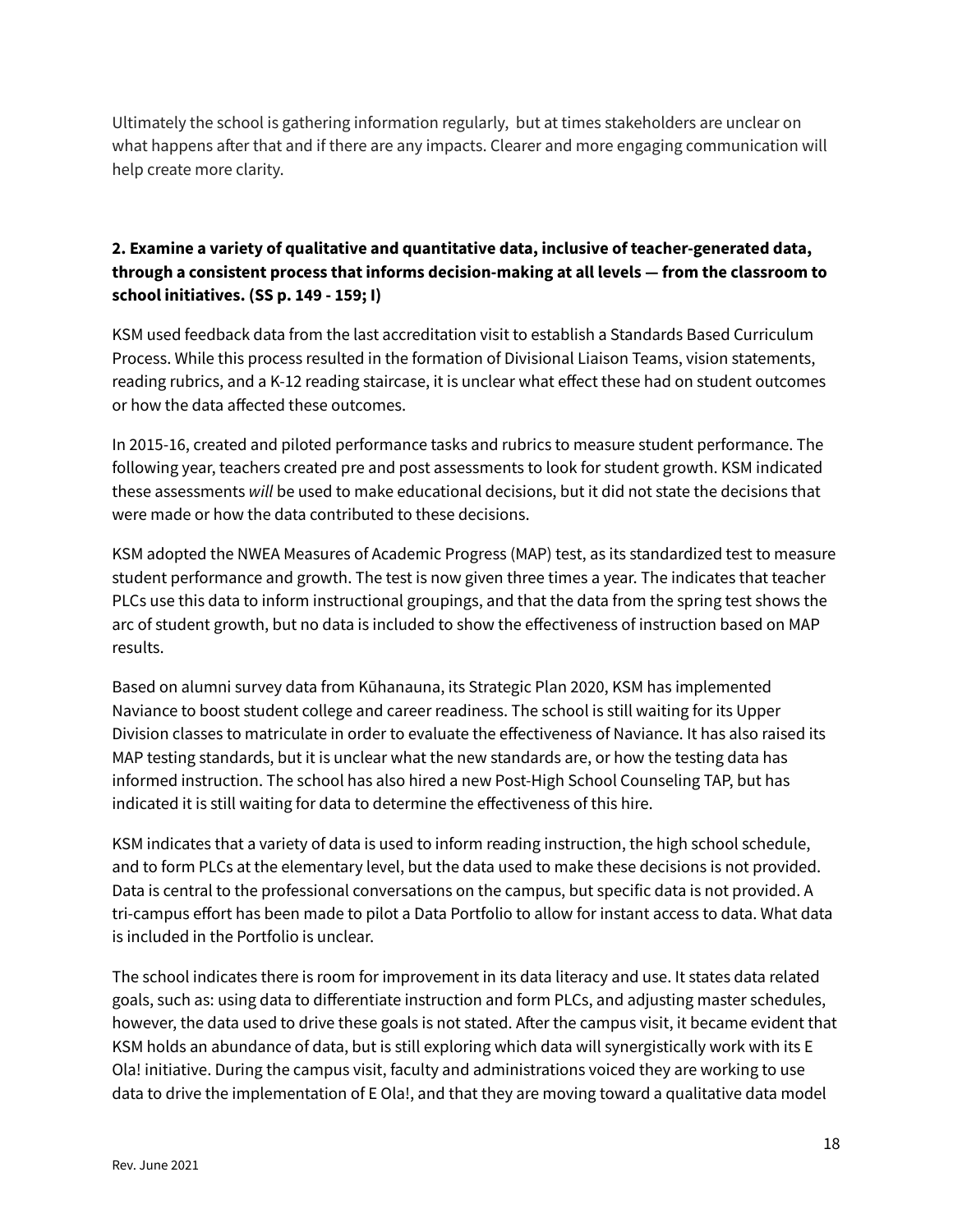as it aligns more closely with the HCBE goals of the school. However, the staff admitted that a portion of the collected data has not supported E Ola! and HCBE. While more work should be done to collect relevant data, the faculty and administration indicated, during the campus visit, that an ongoing conversation around culturally relevant data collection will continue.

To ensure its stakeholders are striving for innovation and managing risk, KSM has indicated that it: provides consistent messaging emphasizing innovation, plans for programs using a growth mindset approach, and celebrates early wins of innovation.

An example of KSM's emphasis on innovation is its Papa Ho'okela pilot program. Students are taught the knowledge and skills to sail a Hawaiian voyaging canoe, with the final exam being a sail on Mo'okiha, Maui's voyaging canoe. This pilot program embraces HCBE while offering students a non-traditional learning experience.

KSM has indicated it would benefit from a process, template, formulas, or algorithms that could assist in learning about the impact of how money is spent in relation to cost per learner. The school currently utilizes staff assessment practices, student achievement outcomes, and other measures of student output from each class that could help to answer these questions from an educational and HR standpoint. KSM indicates it has this data but has not yet used it to analyze spending.

To guide its decision making and the success of its E Ola! Learner Outcomes, KSM needs to measure both academic and non-academic learning such as 'ike kūpuna, mālama and kuleana, growth mindset and self-efficacy. During the school visit, the faculty indicated that, Atlast, the curriculum mapping software being used is able to integrate E Ola! standards into its standards map. The school knows it needs to measure these initiatives' success but it is unclear what quantitative data strategies it will apply to collect said data. Yet, the integration of E Ola! standards into its curricular maps will help the school ground its curriculum mapping efforts in HCBE values. KSM indicated non-academic outcomes may be more difficult to track and measure in quantitative terms and assessments will need to be varied. A focus on qualitative data may be easier when evaluating non-academic initiatives.

Over the last twenty years, KSM's Strategic Plan guided the school to become a Kula Hawaiʻi, or Hawaiian school. This change was partially successful because some stakeholders did not want to shift from the school's college preparatory roots. These two contrasts have been mitigated in SP2040 and SP2020, as the school is now working to use HCBE as the mechanism for which it becomes a world class educational institution. During the school visit, students voiced support and appreciation for this transition, but indicated that HCBE could be more fully integrated into curriculum.

Another instance of change at KSM is the work of the SBCP. KSM relied on the work of the SBCP process to build an aligned K-12 reading comprehension staircase. This was possible because the school took on the challenge of moving its systems towards a standards based system.

By moving toward a growth mindset, and away from a compliance mindset, KSM now employs a teacher-centered approach where educators collaborate with administrators to form goals. The school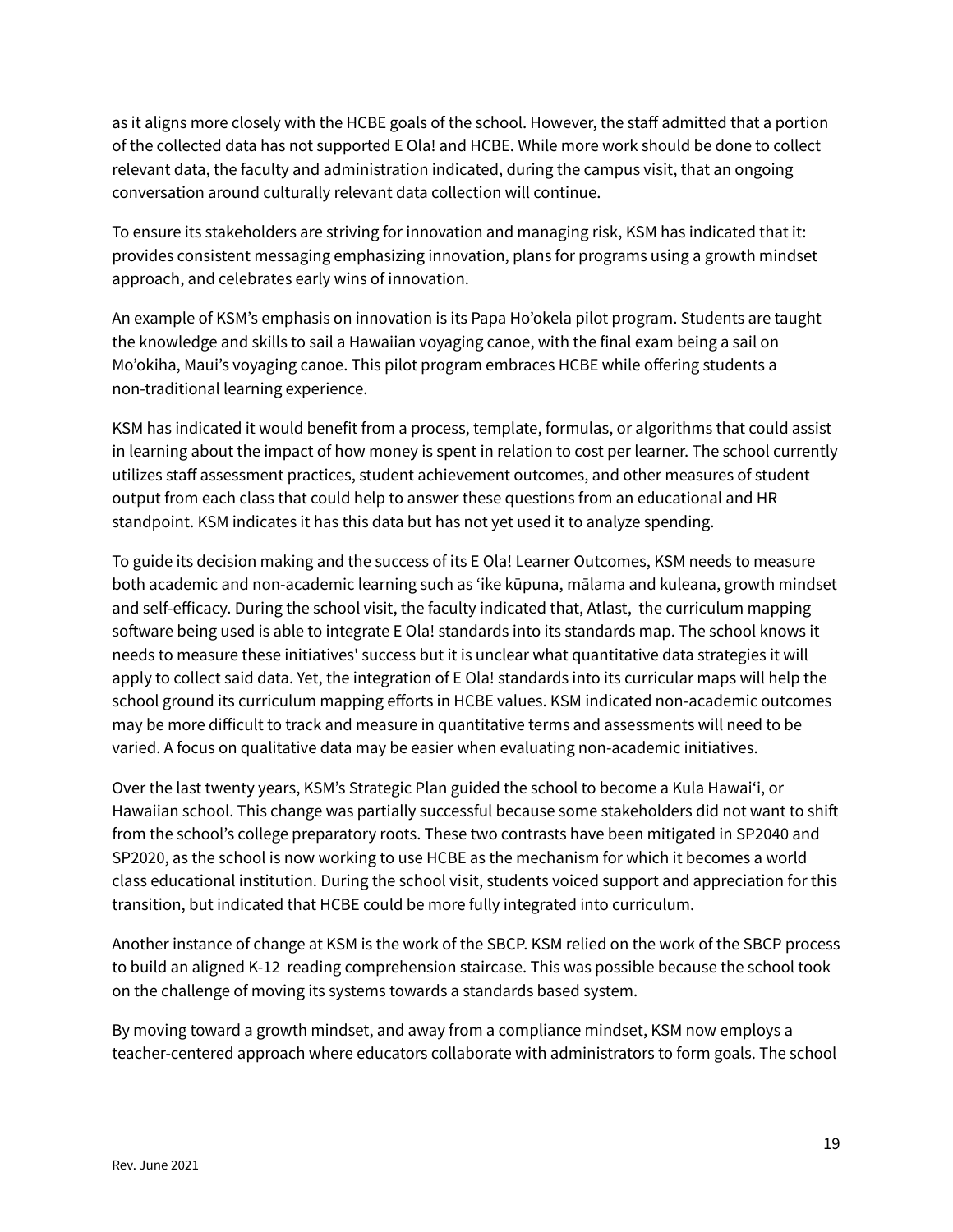implemented software programs to align with its goals, but only two programs were used and some teachers were frustrated by this process. It is unclear which programs were used.

Looking ahead, KSM indicates that it needs to effectively manage the change process to ensure that its staff is informed, committed, and self-motivated to the transformational nature of our educational system and practices. To do this the school believes its leaders need to continue to grow in their capacity around instructional leadership, respond appropriately to innovative ideas and have capacity for those who fail while moving forward, and build teacher capacity and voice within its systems.

KSM believes it needs to continue to improve its use of and response to individual student data, rather than generalized data, to inform its decision making processes. To support this goal, its educators are receiving professional development in PLCs, RTI, and differentiated instruction.

The school knows it must continue to work to understand and respond to the changing landscape of education and the 21st Century learning needs, which is indicated in its SP2020 and Educational Group Tactical Plan through its goal of WCHCBE education. KSM will utilize university admissions information, employer surveys that define the skills that they are looking for, cultural-based education, and surveys of how well its programs meet those expectations.

### **3. Manage, communicate, and inspire an understanding of the impact of change through educating stakeholders about the nature of change, with the intended outcome of creating an optimal learning environment for students and adults. (SS School's Summary; I).**

KSM utilized a collaborative and intentional process to gather, synthesize, and share back what would become Kuʻupau - the foundation of KSM's unique institutional identity. The Kuʻupau mindset then became the guide for subsequent change initiatives. Beginning with this collaborative, values-based approach supported change management by capitalizing on the strong sense of both commitment to the Pauahi legacy and a culturally-grounded campus with strong relationships amongst KSM stakeholders.

The process of creating Kuʻupau included all campus personnel, from education to operations. Staff voice and values were synthesized and summarized via visual graphics, written expressions, and informative videos that were shared with the entire school community. This multimedia campaign informed stakeholders of what changes were desired, how they would get there, and the foundational strength of identity that would be the mindset needed to create the change, which included a commitment to the vision and professional and personal relationships specific to the KSM campus, that would create "a truly innovative, research and design, student-centered school for aspiring ʻōiwi leaders" in alignment with the vision for E Ola! Graduates.

The newly created position of the communications liaison allows for regular communication outward. One regular venue is a monthly newsletter, which includes an interweaving of the Kuʻupau values with moʻolelo and ʻike kupuna. Social media is also regularly updated.

KSM has also created timelines for growth through personalized paths for all students. Using their research and design model, opportunities will be built in to evaluate their current academic structures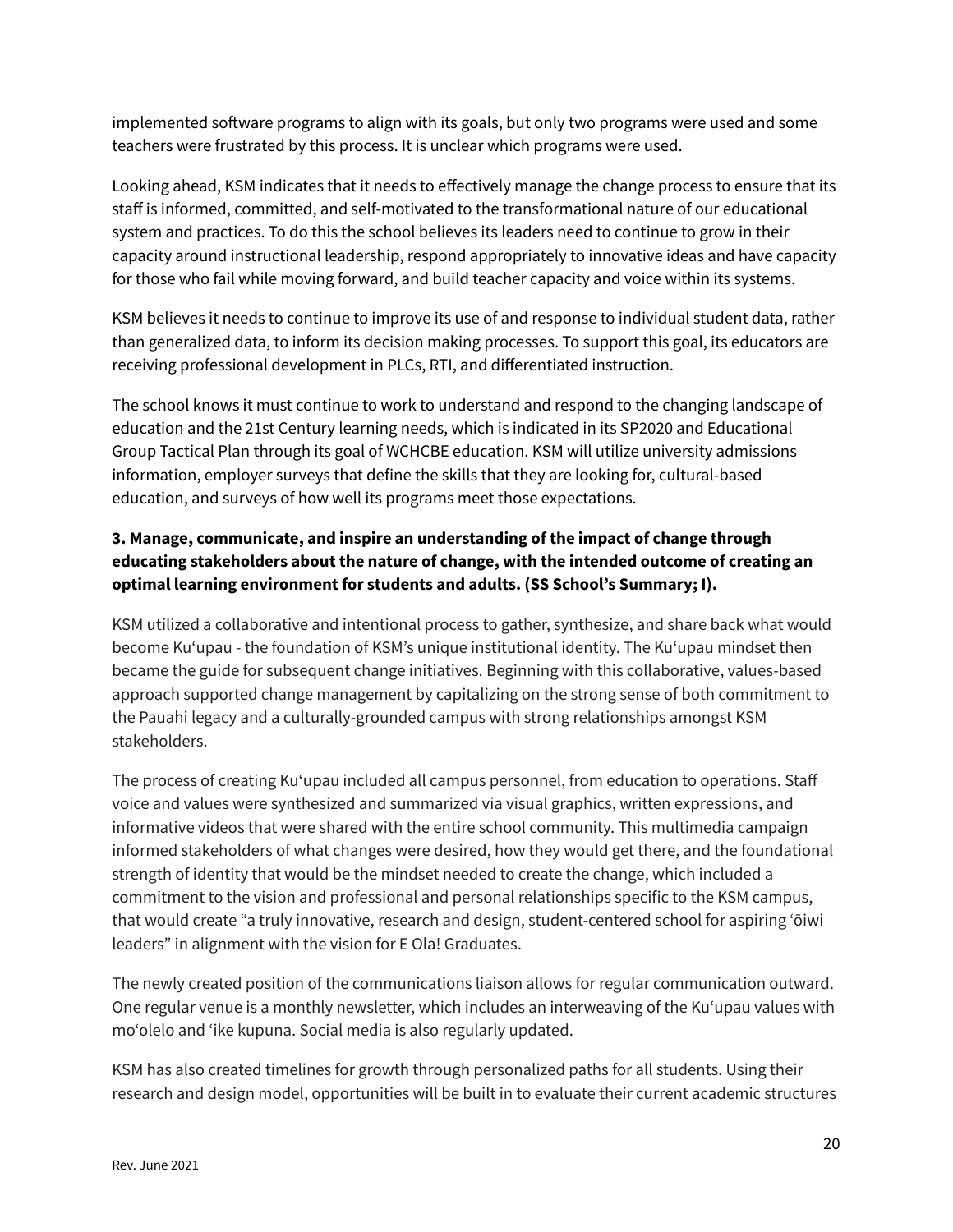and research what future structures might look like to meet the needs and expectations of all students.

In terms of managing and communicating change, several important structures have been put into place to address this area, including Kuʻupau, He Wā Hou, the addition of a communication liaison, and the creation of the EAG. Although the pandemic slowed the progress and impact of some of these initiatives, KSM persisted in taking the steps needed to move forward. Staff report feeling supported through the changes that have occured since the full visit. This has reached the student experience, as students participating in the visit report an increase in curriculum related to HCBE and E Ola Learner Outcomes.

There is more opportunity for growth in terms of inspiring an "understanding of the impact of change." While there is regular communication around major changes, there is not always understanding or engagement from all stakeholders. Essentially, communication is effectively moving one way, towards stakeholders, but higher levels of understanding and engagement is desired by both parents and students. Parents mentioned receiving newsletters and multimedia regarding what is happening on campus, and mentioned wanting ideas for how to apply and connect to those resources at home. Students mentioned seeing and hearing about changes but not truly knowing what those meant for them or their learning experience. Parents and students also mention a desire for varied ways to engage and express their concerns and needs to people who can affect change with response in a reasonable amount of time. Both students and parents in the visit felt that venues for addressing their concerns can be confusing, frustrating, or ineffectual. A common theme was being unsure of who to go to for what and feeling that questions or concerns are addressed in a timely manner. Staff, parents, and students frequently mentioned a desire for different ways to gather their input that are more aligned to the values of HCBE and Kuʻupau - including talk story, pilina-building, and he alo a he alo (face-to-face) methods of communication - when restrictions due to the pandemic allow for this.

While KSM has an abundance of data around numerous indicators, there was an expressed desire for more strategic, refined, or comprehensive looks at data to inform how stakeholders are responding to change. Access to appropriate data and more opportunities for meaning-making and action planning are also desired.

### **4. Develop and implement a consistent, clear, and coherent teacher evaluation process that transitions from compliance to growth to support teachers in reaching their professional learning goals and facilitates teacher-capacity in decision-making through meaningful, reflective professional learning. (SS pp. 50-53, 100-102; I)**

Along the pathway toward a deeper understanding of E Ola! Educators, it has been acknowledged that the majority of kumu are practicing Hawaiian culture-based education to varying degrees, with significant variations across classrooms. At the same time, it must be recognized that every kumu may be at a different place in understanding what HCBE can and should be. As such the vision in this area focuses on three key actions: 1) Kumu must be strong in their own identity; 2) Kumu must then be able to teach HCBE in an innovative space; and 3) Kumu must be accountable to teach HCBE.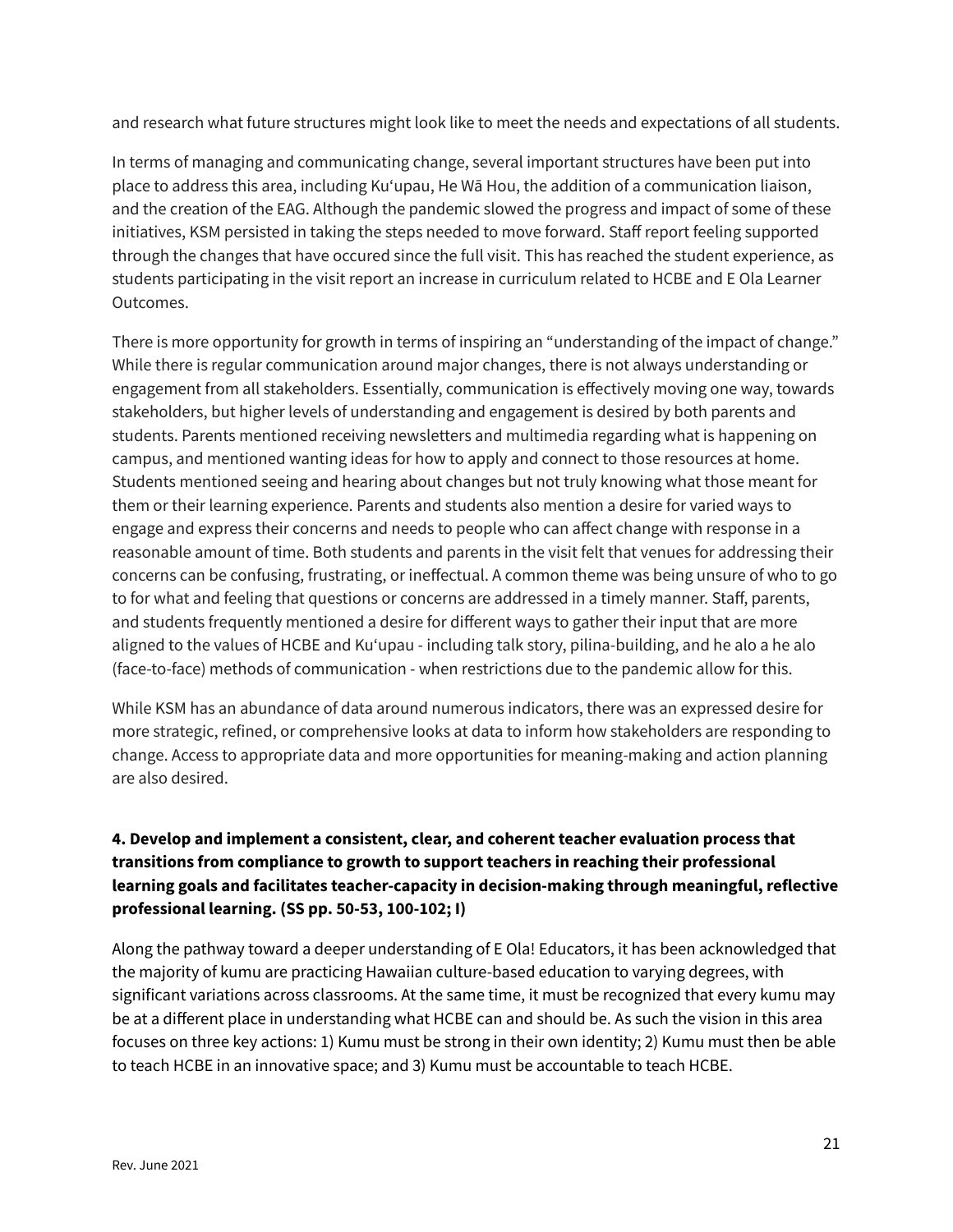There is a 5-year timeline to attain the vision for all educators. Teacher engagement pathways will design an integrated system of professional development, performance management, and compensation and rewards to support kumu in meeting HCBE expectations. Kumu will be provided personalized support where teachers have voice and choice on their own growth and professional pathways in learning to teach in the 21st century.

As such, the following framework for teacher evaluation appears to be emerging. Goals for the teachers include 100% engaged participation in Ola Loa, 100% teaching in an innovative learning environment, and commitment to the Teacher Engagement Pathways (TEP). The Teacher Engagement Pathways were launched in 2021. All teachers were introduced to the Danielson Framework of Teaching and used several systems to assess their growth in areas of choice.

In the committee meetings, teachers and other members of the professional community shared that they are currently in the process of facilitating goal setting. At the point, the estimation that a range of needs exists among the faculty, mirroring the idea that much diversity prevails. Supervisors are acknowledging the need to engage teachers in the process and adjust to individual needs. Additionally, they are also cognizant of the need to consider what accountability may look like over the course of any developmental process.

At the same time, there is an emerging recognition that this initiative presents an opportunity to address dimensions of professional learning and growth, including domains of teacher efficacy, effective teaching, and self-advocacy for all teachers.

Both teachers and supervisors acknowledge that the developmental growth process does take time, however, they are committed to the goal of having teachers to monitor and assess their own development in HCBE through reflection on their Teacher Evaluation Pathways and efforts to transform their teaching.

Elements of the transition and transformation process will continue to be supported by professional learning opportunities, including social emotional learning (SEL), along with opportunities to explore integration of key learning concepts into school practices and learning environments.

At this point in the mid-cycle of a full accreditation term, there is a general recognition that all teachers may be in different places in their journey to embrace effective teaching within the framework of E Ola! Educators. There is evidence of a range of different supports with a professional framework, some of which are personalized to accommodate different needs and areas of learning. As such, the progress of teachers should continue to be an area of focus over the remainder of the current term of accreditation, and perhaps, into the next self-study.

At the same time there are two key considerations for the school community to consider. First, as the Danielson Framework suggests, teacher growth is not only about having teachers achieve key goals. The E Ola framework and the strategic plan includes two other areas--Graduates and Curriculum--both of which may be key variables that support the growth of any body of committed educators.